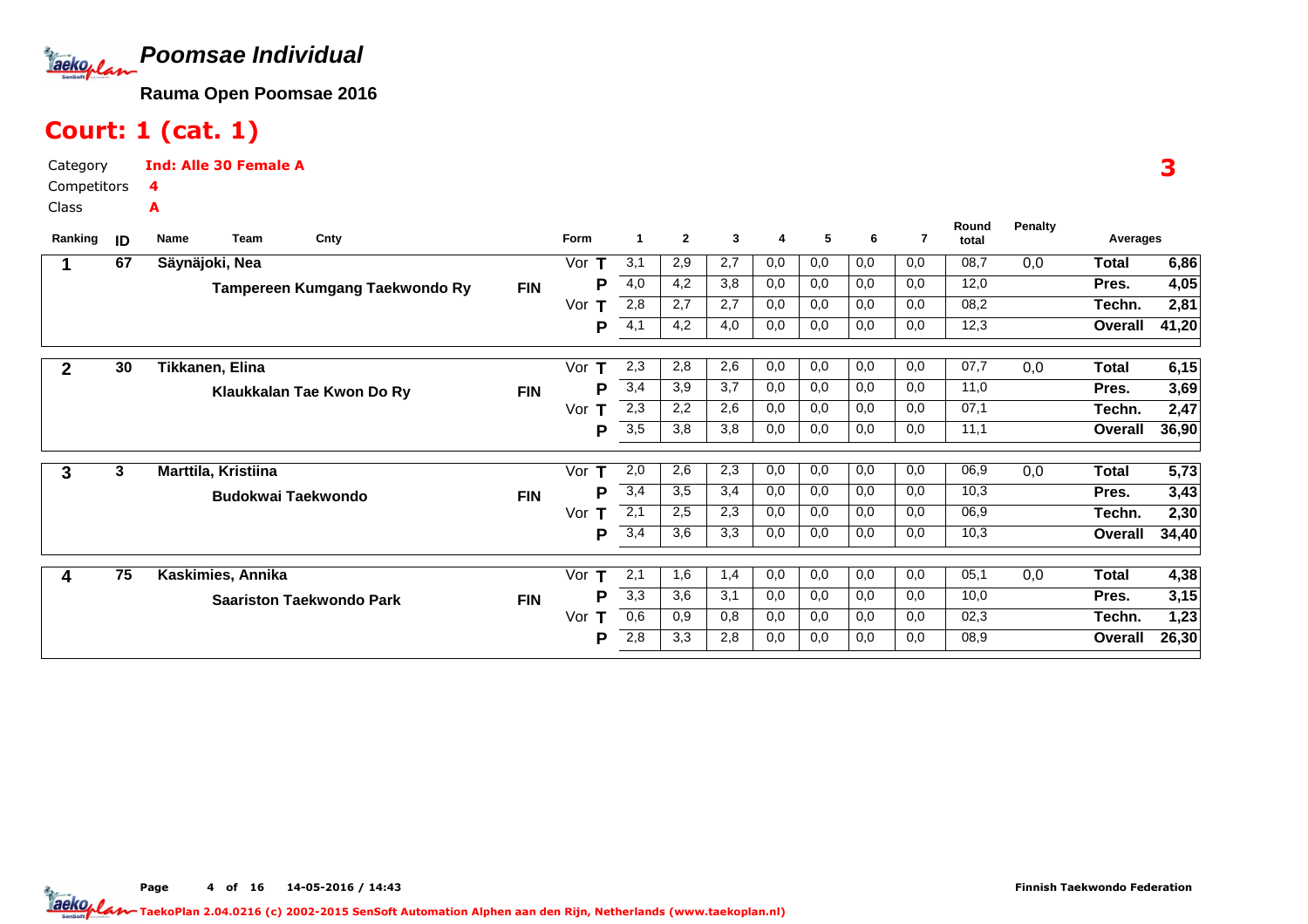

# Court: 1 (cat. 3)

Category CompetitorsClassInd: Alle 30 Male A3A

|         |    |                           |                                 |            |             |     |              |     |     |     |     |     | Round | <b>Penalty</b> |          |       |
|---------|----|---------------------------|---------------------------------|------------|-------------|-----|--------------|-----|-----|-----|-----|-----|-------|----------------|----------|-------|
| Ranking | ID | Team<br>Name              | Cnty                            |            | <b>Form</b> | 1   | $\mathbf{2}$ | 3   | 4   | 5   | 6   | 7   | total |                | Averages |       |
|         | 6  | Salmi, Frans              |                                 |            | Vor         | 2,8 | 3,1          | 3,0 | 0,0 | 0,0 | 0,0 | 0,0 | 08,9  | 0,0            | Total    | 7,60  |
|         |    | <b>Budokwai Taekwondo</b> |                                 | <b>FIN</b> | Р           | 4,2 | 4,8          | 4,4 | 0,0 | 0,0 | 0,0 | 0,0 | 13,4  |                | Pres.    | 4,54  |
|         |    |                           |                                 |            | Vor<br>т    | 3,3 | 3,2          | 3,0 | 0,0 | 0,0 | 0,0 | 0,0 | 09,5  |                | Techn.   | 3,07  |
|         |    |                           |                                 |            | P           | 4,5 | 4,8          | 4,5 | 0,0 | 0,0 | 0,0 | 0,0 | 13,8  |                | Overall  | 45,60 |
|         |    |                           |                                 |            |             |     |              |     |     |     |     |     |       |                |          |       |
| 2       | 61 | Karkola, Antti            |                                 |            | Vor<br>т    | 1,7 | 2,0          | 2,2 | 0,0 | 0,0 | 0,0 | 0,0 | 05,9  | 0,0            | Total    | 5,13  |
|         |    |                           | Soukan Taekwondo Klubi          | <b>FIN</b> | Р           | 3,2 | 3,2          | 3,3 | 0,0 | 0,0 | 0,0 | 0,0 | 09,7  |                | Pres.    | 3,25  |
|         |    |                           |                                 |            | Vor<br>т    | 1,6 | 2,0          | 1,8 | 0,0 | 0,0 | 0,0 | 0,0 | 05,4  |                | Techn.   | 1,89  |
|         |    |                           |                                 |            | P           | 3,1 | 3,3          | 3,4 | 0,0 | 0,0 | 0,0 | 0,0 | 09,8  |                | Overall  | 30,80 |
|         |    |                           |                                 |            |             |     |              |     |     |     |     |     |       |                |          |       |
| 3       | 74 | Sahakoski, Eero           |                                 |            | Vor<br>т    | 1,4 | 1.3          | 1,2 | 0,0 | 0,0 | 0,0 | 0,0 | 03,9  | 0,0            | Total    | 3,98  |
|         |    |                           | <b>Saariston Taekwondo Park</b> | <b>FIN</b> | Р           | 3,1 | 3,0          | 2,8 | 0,0 | 0,0 | 0,0 | 0,0 | 08,9  |                | Pres.    | 2,87  |
|         |    |                           |                                 |            | Vor<br>т    | 1,5 | 0.9          | 0,4 | 0,0 | 0,0 | 0,0 | 0,0 | 02,8  |                | Techn.   | 1,12  |
|         |    |                           |                                 |            | P           | 3,0 | 2,8          | 2,5 | 0,0 | 0,0 | 0,0 | 0,0 | 08,3  |                | Overall  | 23,90 |
|         |    |                           |                                 |            |             |     |              |     |     |     |     |     |       |                |          |       |

3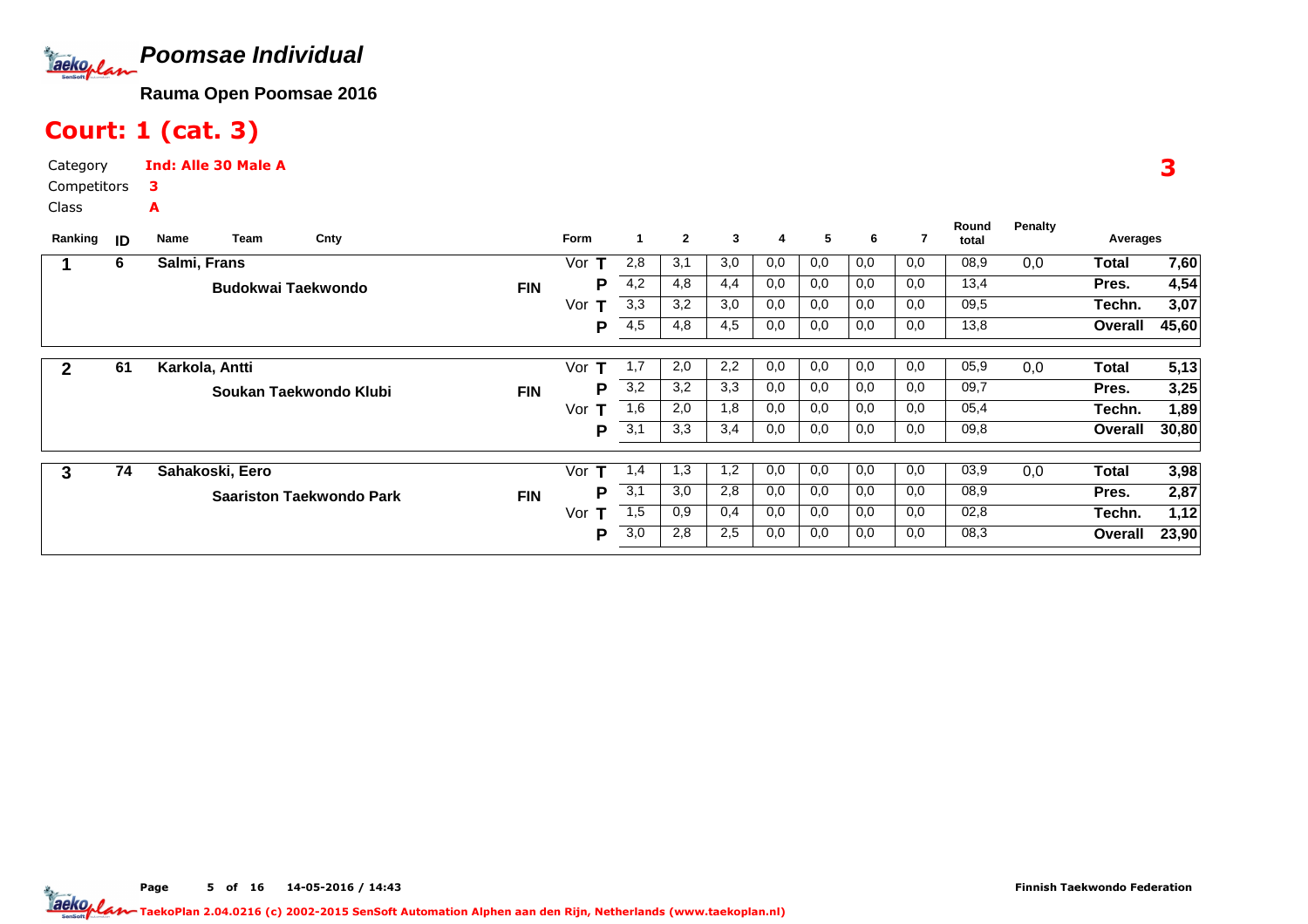

# Court: 1 (cat. 5)

Category CompetitorsClassInd: Juniorit Male A3A

|         |    |                             |                              |            |          |     |              |     |     |     |     |     | Round | <b>Penalty</b> |          |       |
|---------|----|-----------------------------|------------------------------|------------|----------|-----|--------------|-----|-----|-----|-----|-----|-------|----------------|----------|-------|
| Ranking | ID | Team<br>Name                | Cnty                         |            | Form     |     | $\mathbf{2}$ | 3   | 4   | 5   | 6   |     | total |                | Averages |       |
|         | 13 | <b>Knutsson, Mico</b>       |                              |            | Vor<br>т | 2,2 | 2,7          | 2,6 | 0,0 | 0,0 | 0,0 | 0,0 | 07,5  | 0,0            | Total    | 6,16  |
|         |    |                             | <b>Espoo Hwarang Team Ry</b> | <b>FIN</b> | Р        | 3,5 | 3,7          | 3,8 | 0,0 | 0,0 | 0,0 | 0,0 | 11,0  |                | Pres.    | 3,65  |
|         |    |                             |                              |            | Vor<br>т | 2,2 | 2,7          | 2,7 | 0,0 | 0,0 | 0,0 | 0,0 | 07,6  |                | Techn.   | 2,51  |
|         |    |                             |                              |            | P        | 3,3 | 3,7          | 3,9 | 0,0 | 0,0 | 0,0 | 0,0 | 10,9  |                | Overall  | 37,00 |
|         |    |                             |                              |            |          |     |              |     |     |     |     |     |       |                |          |       |
| 2       | 32 | Koivistoinen, Veeti         |                              |            | Vor<br>т | 2,2 | 2,4          | 2,3 | 0,0 | 0,0 | 0,0 | 0,0 | 06,9  | 0,0            | Total    | 6,09  |
|         |    | <b>Kuopion Taekwondo Ry</b> |                              | <b>FIN</b> | Р        | 3,4 | 3,7          | 3,9 | 0,0 | 0,0 | 0,0 | 0,0 | 11,0  |                | Pres.    | 3,67  |
|         |    |                             |                              |            | Vor<br>т | 2,4 | 2,7          | 2,5 | 0,0 | 0,0 | 0,0 | 0,0 | 07,6  |                | Techn.   | 2,41  |
|         |    |                             |                              |            | P        | 3,4 | 3,7          | 3,9 | 0,0 | 0,0 | 0,0 | 0,0 | 11,0  |                | Overall  | 36,50 |
|         |    |                             |                              |            |          |     |              |     |     |     |     |     |       |                |          |       |
| 3       | 53 | Klytseroff, Niko            |                              |            | Vor<br>т | 0,9 | 2,7          | 1,7 | 0,0 | 0,0 | 0,0 | 0,0 | 05,3  | 0,0            | Total    | 5,52  |
|         |    | Rauman Taekwondo Ry         |                              | <b>FIN</b> | Р        | 3,4 | 3,8          | 3,7 | 0,0 | 0,0 | 0,0 | 0,0 | 10,9  |                | Pres.    | 3,60  |
|         |    |                             |                              |            | Vor<br>т | 1,5 | 2,4          | 2,3 | 0,0 | 0,0 | 0,0 | 0,0 | 06,2  |                | Techn.   | 1,92  |
|         |    |                             |                              |            | Р        | 3,3 | 3,7          | 3,7 | 0,0 | 0,0 | 0,0 | 0,0 | 10,7  |                | Overall  | 33,10 |
|         |    |                             |                              |            |          |     |              |     |     |     |     |     |       |                |          |       |

3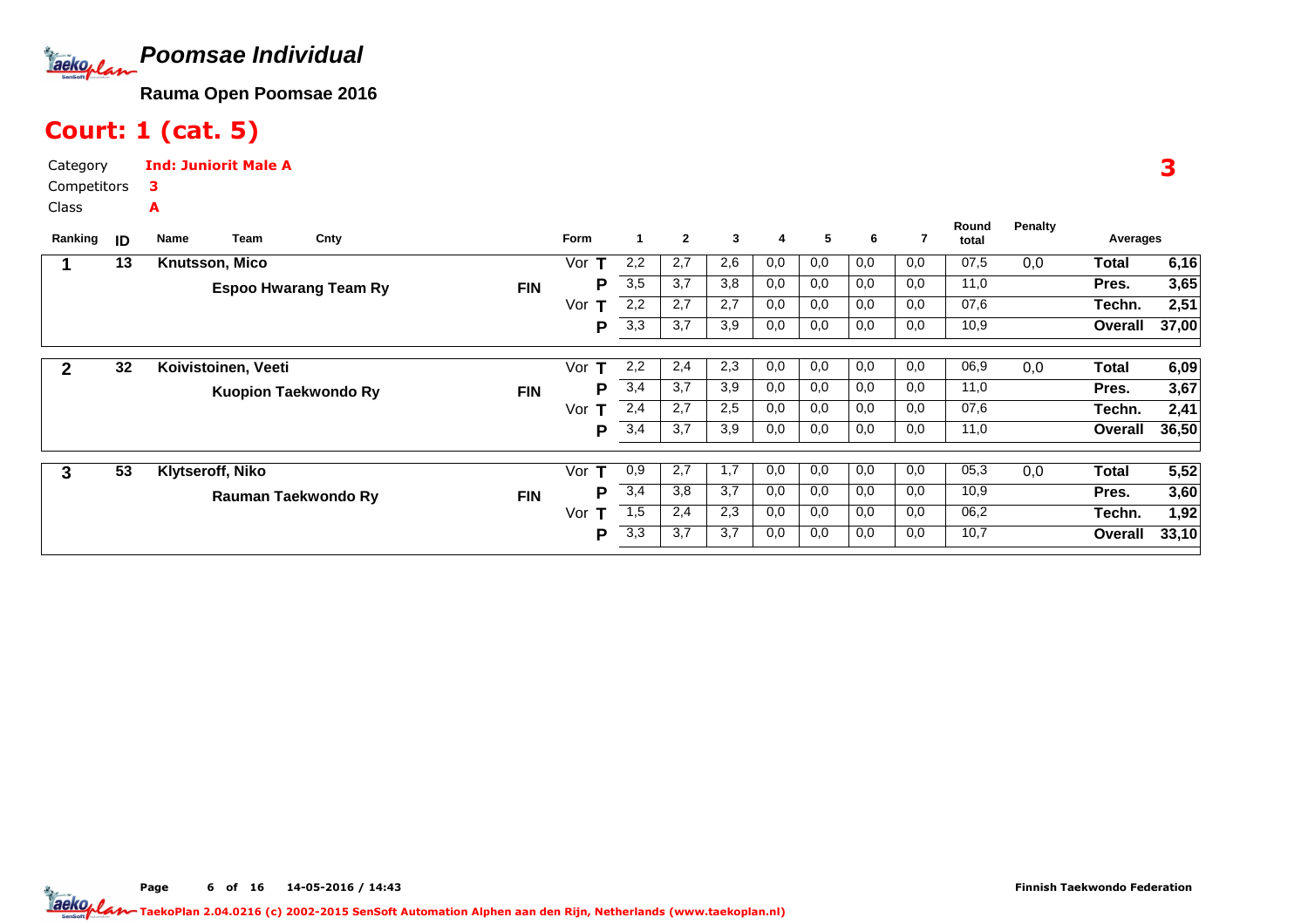

# Court: 1 (cat. 6)

| Category     |      | <b>Ind: Juniorit Female A</b> |      |      |                   |             |         |          |     |        |        |        |        |                |         |                        |      |
|--------------|------|-------------------------------|------|------|-------------------|-------------|---------|----------|-----|--------|--------|--------|--------|----------------|---------|------------------------|------|
| Competitors  |      |                               |      |      |                   |             |         |          |     |        |        |        |        |                |         |                        |      |
| <b>Class</b> |      | A                             |      |      |                   |             |         |          |     |        |        |        |        |                |         |                        |      |
| Ranking      | - ID | Name                          | Team | Cnty |                   | <b>Form</b> |         |          |     |        |        | 6      |        | Round<br>total | Penalty | Averages               |      |
|              | 10   | Huuskonen, Eevi               |      |      |                   | Vor         | 2,7     | 2,8      | 2,3 | 0,0    | 0,0    | 0,0    | 0,0    | 07,8           | 0,0     | Total                  | 6,60 |
|              |      |                               |      |      | <b>CONTRACTOR</b> | D.          | $\circ$ | $\Omega$ | 1 O | $\cap$ | $\cap$ | $\cap$ | $\cap$ | 11 O           |         | <b>D</b> <sub>22</sub> | בח פ |

| 10 | Huuskonen, Eevi                            | Vor | $\sim$ $\sim$<br>ے ۔  | റ റ<br>Z.O      | 2,3                  | 0,0 | 0,0 | 0,0 | 0,0 | 07,8 | 0,0 | Total   | 6,60  |
|----|--------------------------------------------|-----|-----------------------|-----------------|----------------------|-----|-----|-----|-----|------|-----|---------|-------|
|    | <b>FIN</b><br><b>Espoo Hwarang Team Ry</b> |     | 3,8                   | 3 Q<br>.ບອ      | 4,2                  | 0,0 | 0,0 | 0,0 | 0,0 | 11,9 |     | Pres.   | 3,97  |
|    |                                            | Vor | $\sim$ $\sim$<br>د. ۷ | $\Omega$<br>Z.O | 2,5                  | 0,0 | 0,0 | 0,0 | 0,0 | 08,0 |     | Techn.  | 2,63  |
|    |                                            |     | 3,8                   | 4,0             | $\overline{A}$<br>4. | 0,0 | 0,0 | 0,0 | 0,0 | 11,9 |     | Overall | 39,60 |

Page 7 of 16 14-05-2016 / 14:43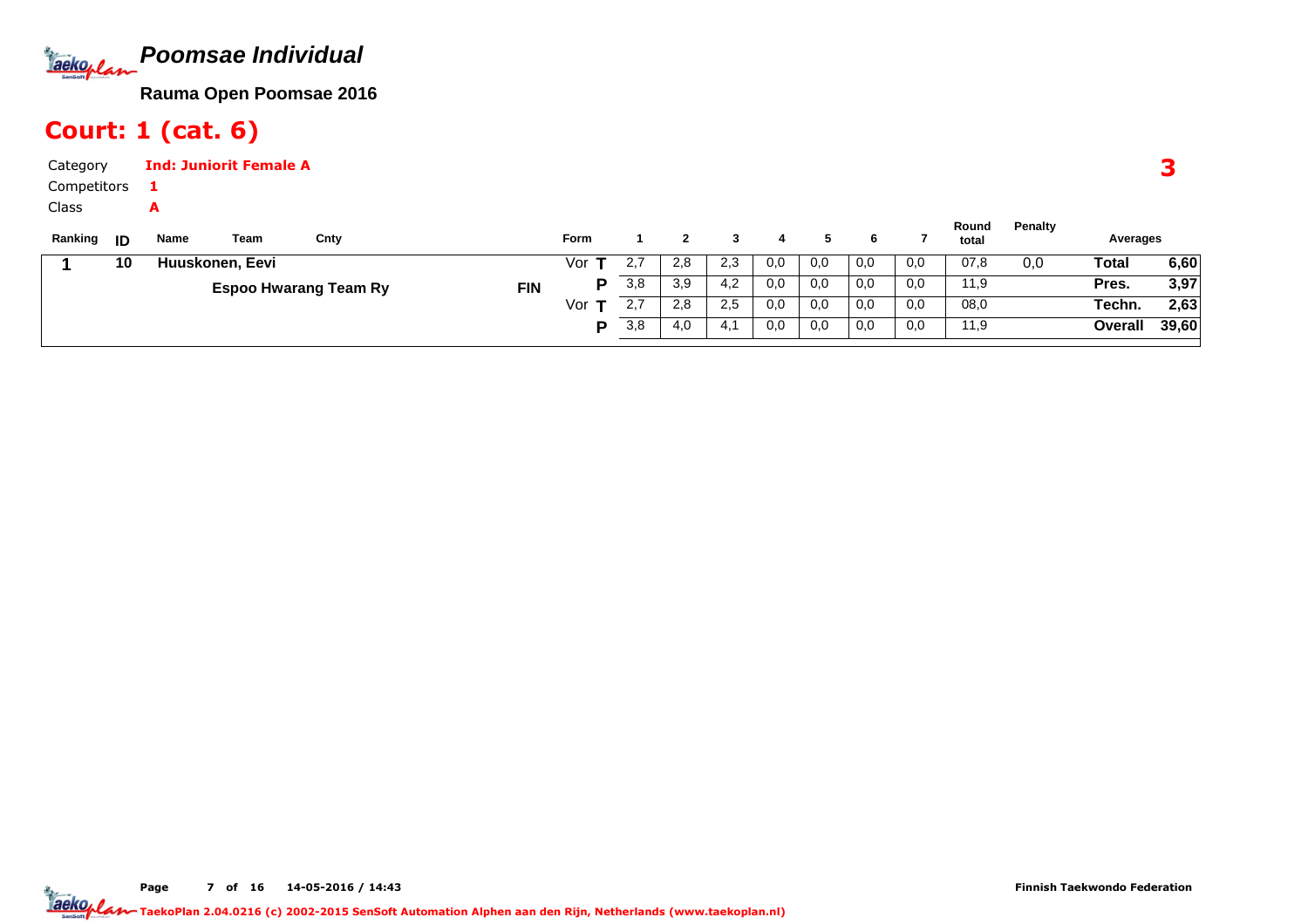

# Court: 1 (cat. 7)

Category CompetitorsClassInd: Kadetit Male A5A

| Ranking      | ID              | Name<br>Cnty<br>Team         |            | Form               | 1                | $\mathbf{2}$ | 3   | 4   | 5   | 6   | $\overline{7}$ | Round<br>total | <b>Penalty</b> | Averages     |       |
|--------------|-----------------|------------------------------|------------|--------------------|------------------|--------------|-----|-----|-----|-----|----------------|----------------|----------------|--------------|-------|
|              | 46              | Halonen, Daniel              |            | Vor $T$            | 2,7              | 2,6          | 2,7 | 0,0 | 0,0 | 0,0 | 0,0            | 08,0           | 0,0            | Total        | 6,45  |
|              |                 | Porin Taekwondoseura Ry      | <b>FIN</b> | P                  | $\overline{3,7}$ | 3,7          | 3,8 | 0,0 | 0,0 | 0,0 | 0,0            | 11,2           |                | Pres.        | 3,73  |
|              |                 |                              |            | Vor<br>т           | 2,7              | 2,7          | 2,9 | 0,0 | 0,0 | 0,0 | 0,0            | 08,3           |                | Techn.       | 2,72  |
|              |                 |                              |            | P                  | 3,6              | 3,8          | 3,8 | 0,0 | 0,0 | 0,0 | 0,0            | 11,2           |                | Overall      | 38,70 |
| $\mathbf{2}$ | 64              | Kopisto, Methasit            |            | Vor $T$            | 2,7              | 2,4          | 2,4 | 0,0 | 0,0 | 0,0 | 0,0            | 07,5           | 0,0            | <b>Total</b> | 6,11  |
|              |                 | Taekwondourheilijat 2011     | <b>FIN</b> | Р                  | 3,4              | 3,6          | 3,7 | 0,0 | 0,0 | 0,0 | 0,0            | 10,7           |                | Pres.        | 3,60  |
|              |                 |                              |            | Vor<br>T           | 2,5              | 2,3          | 2,8 | 0,0 | 0,0 | 0,0 | 0,0            | 07,6           |                | Techn.       | 2,51  |
|              |                 |                              |            | P                  | 3,4              | 3,7          | 3,8 | 0,0 | 0,0 | 0,0 | 0,0            | 10,9           |                | Overall      | 36,70 |
| 3            | $\overline{51}$ | Pulakka, Jasper              |            | Vor $T$            | 1,1              | 2,5          | 1,3 | 0,0 | 0,0 | 0,0 | 0,0            | 04,9           | 0,0            | Total        | 5,44  |
|              |                 | Porin Taekwondoseura Ry      | <b>FIN</b> | P                  | 3,3              | 3,8          | 3,7 | 0,0 | 0,0 | 0,0 | 0,0            | 10,8           |                | Pres.        | 3,59  |
|              |                 |                              |            | Vor<br>$\mathbf T$ | 2,4              | 2,1          | 1,7 | 0,0 | 0,0 | 0,0 | 0,0            | 06,2           |                | Techn.       | 1,85  |
|              |                 |                              |            | P                  | 3,4              | 3,6          | 3,7 | 0,0 | 0,0 | 0,0 | 0,0            | 10,7           |                | Overall      | 32,60 |
| 4            | 15              | Punaganti, Pranav            |            | Vor $T$            | 0,4              | 1,7          | 0,8 | 0,0 | 0,0 | 0,0 | 0,0            | 02,9           | 0,0            | Total        | 4,84  |
|              |                 | <b>Espoo Hwarang Team Ry</b> | <b>FIN</b> | P                  | $\overline{3,2}$ | 3,1          | 3,2 | 0,0 | 0,0 | 0,0 | 0,0            | 09,5           |                | Pres.        | 3,25  |
|              |                 |                              |            | Vor<br>т           | 2,1              | 2,3          | 2,2 | 0,0 | 0,0 | 0,0 | 0,0            | 06,6           |                | Techn.       | 1,59  |
|              |                 |                              |            | P                  | $\overline{3,3}$ | 3,2          | 3,5 | 0,0 | 0,0 | 0,0 | 0,0            | 10,0           |                | Overall      | 29,00 |
| 5            | 37              | Teuronen, Jasu               |            | Vor $T$            | 0,8              | 2,1          | 1,4 | 0,0 | 0,0 | 0,0 | 0,0            | 04,3           | 0,0            | Total        | 4,66  |
|              |                 | Lohjan Taekwondoseura Ry     | <b>FIN</b> | P                  | 3,1              | 3,1          | 3,0 | 0,0 | 0,0 | 0,0 | 0,0            | 09,2           |                | Pres.        | 3,05  |
|              |                 |                              |            | Vor<br>т           | 1,8              | 1,8          | 1,8 | 0,0 | 0,0 | 0,0 | 0,0            | 05,4           |                | Techn.       | 1,62  |
|              |                 |                              |            | Р                  | 3,2              | 3,0          | 2,9 | 0,0 | 0,0 | 0,0 | 0,0            | 09,1           |                | Overall      | 28,00 |

3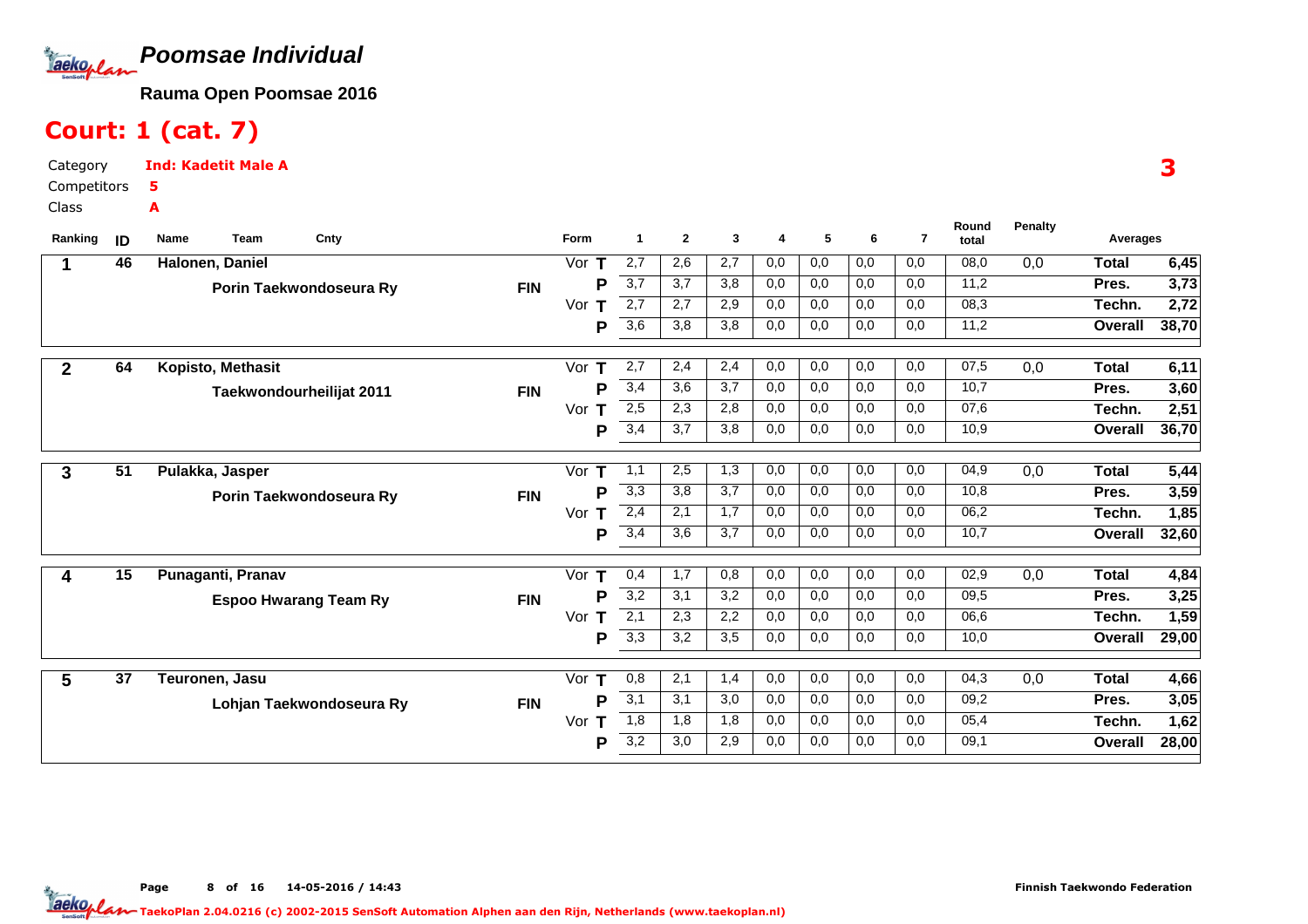

# Court: 1 (cat. 8)

| Category<br>Competitors |    |           | <b>Ind: Kadetit Female A</b> |      |            |             |     |     |     |     |     |     |     |                |         |          |       |
|-------------------------|----|-----------|------------------------------|------|------------|-------------|-----|-----|-----|-----|-----|-----|-----|----------------|---------|----------|-------|
| Class<br>Ranking        | ID | A<br>Name | Team                         | Cnty |            | <b>Form</b> |     |     |     | 4   |     | 6   |     | Round<br>total | Penalty | Averages |       |
|                         | 43 |           | Suomalainen, Naam            |      |            | Vor         | 2,9 | 2,6 | 2,7 | 0,0 | 0,0 | 0,0 | 0,0 | 08,2           | 0,0     | Total    | 6,54  |
|                         |    |           | <b>Mudo Ry</b>               |      | <b>FIN</b> | P           | 3,5 | 3,9 | 3,7 | 0,0 | 0,0 | 0,0 | 0,0 | 11,1           |         | Pres.    | 3,69  |
|                         |    |           |                              |      |            | Vor $T$     | 3,0 | 2,8 | 3,1 | 0,0 | 0,0 | 0,0 | 0,0 | 08,9           |         | Techn.   | 2,85  |
|                         |    |           |                              |      |            | D           | 3,5 | 3,9 | 3,6 | 0,0 | 0,0 | 0,0 | 0,0 | 11,0           |         | Overall  | 39,20 |

Page 9 of 16 14-05-2016 / 14:43 9 of 16 14-05-2016 / 14:4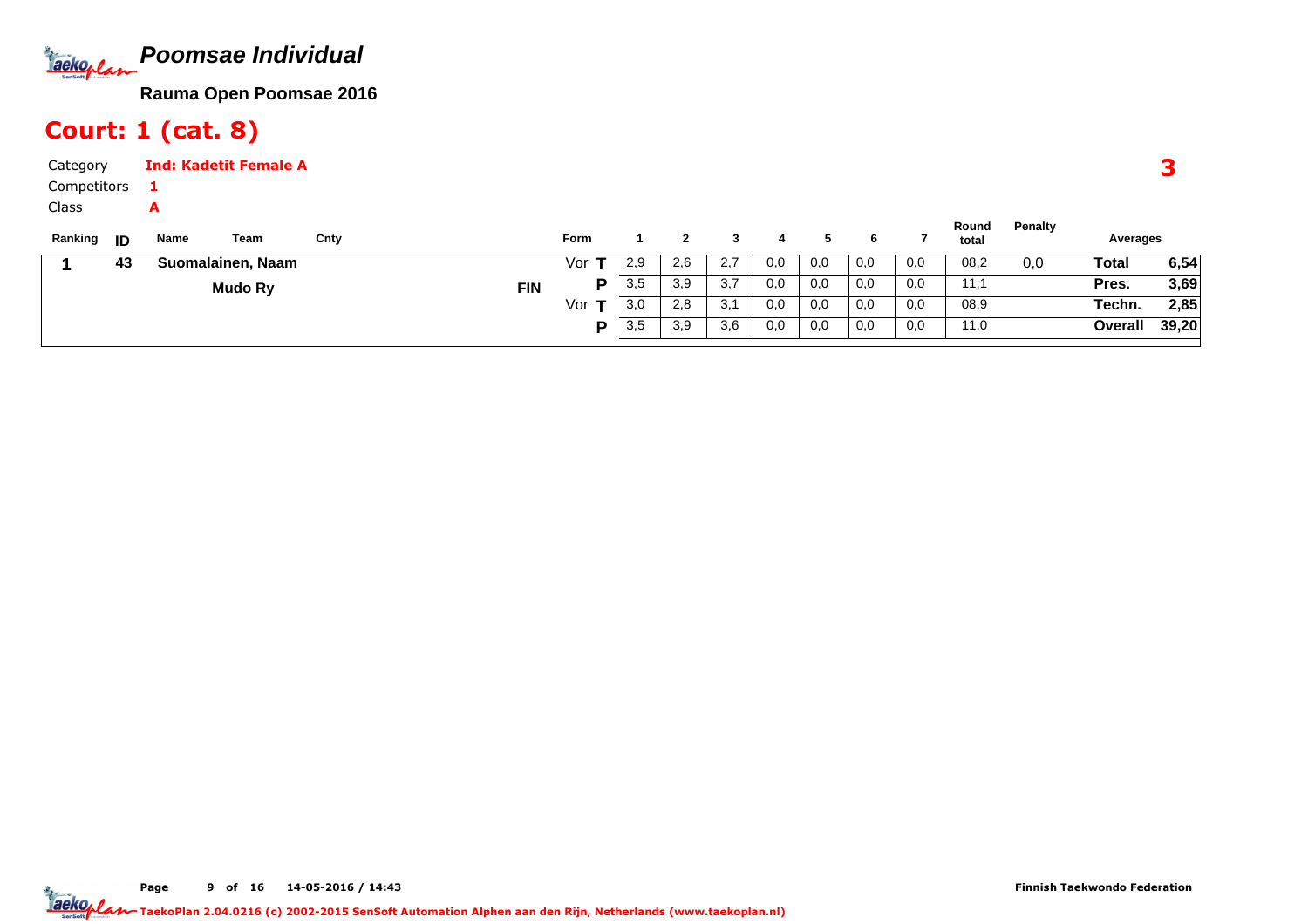

# Court: 1 (cat. 9)

Category CompetitorsClassInd: Alle 40 Male A3A

| Ranking | ID | Team<br>Name           | Cnty                     |            | <b>Form</b> |     | $\mathbf{2}$ | 3   | 4   | 5   | 6   |     | Round<br>total | <b>Penalty</b> | Averages |       |
|---------|----|------------------------|--------------------------|------------|-------------|-----|--------------|-----|-----|-----|-----|-----|----------------|----------------|----------|-------|
|         | 52 | Aalto-Setälä, Sauli    |                          |            | Vor<br>т    | 2,8 | 2,7          | 2,9 | 0,0 | 0,0 | 0,0 | 0,0 | 08,4           | 0,0            | Total    | 6,44  |
|         |    | Rauman Taekwondo Ry    |                          | <b>FIN</b> | Р           | 3,5 | 3,9          | 3,7 | 0,0 | 0,0 | 0,0 | 0,0 | 11,1           |                | Pres.    | 3,70  |
|         |    |                        |                          |            | Vor         | 2,8 | 2,5          | 2,7 | 0,0 | 0,0 | 0,0 | 0,0 | 08,0           |                | Techn.   | 2,73  |
|         |    |                        |                          |            | P           | 3,5 | 3,9          | 3,7 | 0,0 | 0,0 | 0,0 | 0,0 | 11,1           |                | Overall  | 38,60 |
|         |    |                        |                          |            |             |     |              |     |     |     |     |     |                |                |          |       |
| 2       | 69 | Aukio, Jeppe           |                          |            | Vor<br>т    | 2,9 | 2,5          | 2,6 | 0,0 | 0,0 | 0,0 | 0,0 | 08,0           | 0,0            | Total    | 6,41  |
|         |    |                        | Vihdin Taekwondoseura Ry | <b>FIN</b> | Р           | 3,5 | 3,9          | 3,9 | 0,0 | 0,0 | 0,0 | 0,0 | 11,3           |                | Pres.    | 3,79  |
|         |    |                        |                          |            | Vor<br>т    | 2,5 | 2,7          | 2,5 | 0,0 | 0,0 | 0,0 | 0,0 | 07,7           |                | Techn.   | 2,62  |
|         |    |                        |                          |            | Р           | 3,6 | 4,0          | 3,8 | 0,0 | 0,0 | 0,0 | 0,0 | 11,4           |                | Overall  | 38,40 |
|         |    |                        |                          |            |             |     |              |     |     |     |     |     |                |                |          |       |
| 3       | 63 | Tuominen, Tuomo        |                          |            | т<br>Vor    | 0,1 | 1,3          | 0,7 | 0,0 | 0,0 | 0,0 | 0,0 | 02,1           | 0,0            | Total    | 3,83  |
|         |    | Soukan Taekwondo Klubi |                          | <b>FIN</b> | P           | 2,7 | 3,0          | 2,9 | 0,0 | 0,0 | 0,0 | 0,0 | 08,6           |                | Pres.    | 2,90  |
|         |    |                        |                          |            | Vor<br>т    | 0,9 | 1,3          | 1,3 | 0,0 | 0,0 | 0,0 | 0,0 | 03,5           |                | Techn.   | 0,94  |
|         |    |                        |                          |            | Р           | 2,8 | 3,0          | 3,0 | 0,0 | 0,0 | 0,0 | 0,0 | 08,8           |                | Overall  | 23,00 |

3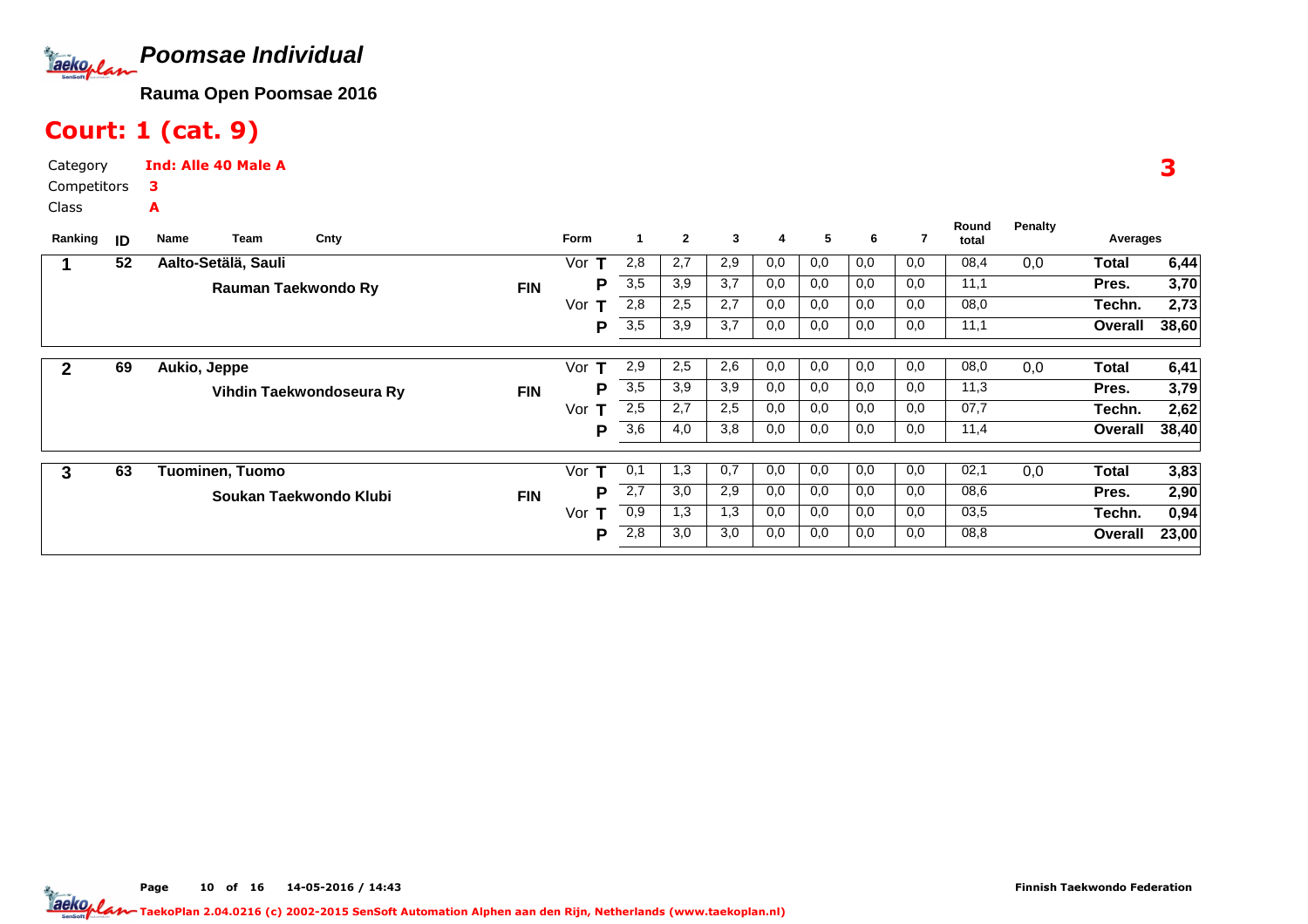

# Court: 1 (cat. 10)

A

Category CompetitorsInd: Alle 40 Female A2

Class

| ID | Name | Cnty                                      |                                                    | Form |                  | $\mathbf{2}$ | 3   | 4   | 5   | 6   |     | Round<br>total | Penalty |         |                   |
|----|------|-------------------------------------------|----------------------------------------------------|------|------------------|--------------|-----|-----|-----|-----|-----|----------------|---------|---------|-------------------|
| 14 |      |                                           |                                                    | Vor  | 2,7              | 2,8          | 2,9 | 0,0 | 0,0 | 0,0 | 0,0 | 08,4           | 0,0     | Total   | 6,88              |
|    |      |                                           | <b>FIN</b>                                         | D    | $\overline{3,7}$ | 4,2          | 4,0 | 0,0 | 0,0 | 0,0 | 0,0 | 11,9           |         | Pres.   | 3,98              |
|    |      |                                           |                                                    | Vor  | 3,0              | 3,0          | 3,0 | 0,0 | 0,0 | 0,0 | 0,0 | 09,0           |         | Techn.  | 2,90              |
|    |      |                                           |                                                    | D    | 3,8              | 4.1          | 4,1 | 0,0 | 0,0 | 0,0 | 0,0 | 12,0           |         | Overall | 41,30             |
|    |      |                                           |                                                    |      |                  |              |     |     |     |     |     |                |         |         |                   |
|    |      |                                           |                                                    |      |                  |              |     |     |     |     |     |                |         |         | 6,80              |
|    |      |                                           | <b>FIN</b>                                         | P    | 3,6              | 3,8          | 4,1 | 0,0 | 0,0 | 0,0 | 0,0 | 11,5           |         | Pres.   | 3,85              |
|    |      |                                           |                                                    | Vor  | 2,9              | 2,9          | 3,4 | 0,0 | 0,0 | 0,0 | 0,0 | 09,2           |         | Techn.  | 2,95              |
|    |      |                                           |                                                    | P    | 3,6              | 3,9          | 4,1 | 0,0 | 0,0 | 0,0 | 0,0 | 11,6           |         | Overall | 40,80             |
|    |      | Team<br>Nukari, Johanna<br>Saviauk, Triin | <b>Espoo Hwarang Team Ry</b><br>Budokwai Taekwondo |      | Vor              | 3,0          | 2,7 | 2,8 | 0,0 | 0,0 | 0,0 | 0,0            | 08,5    | 0,0     | Averages<br>Total |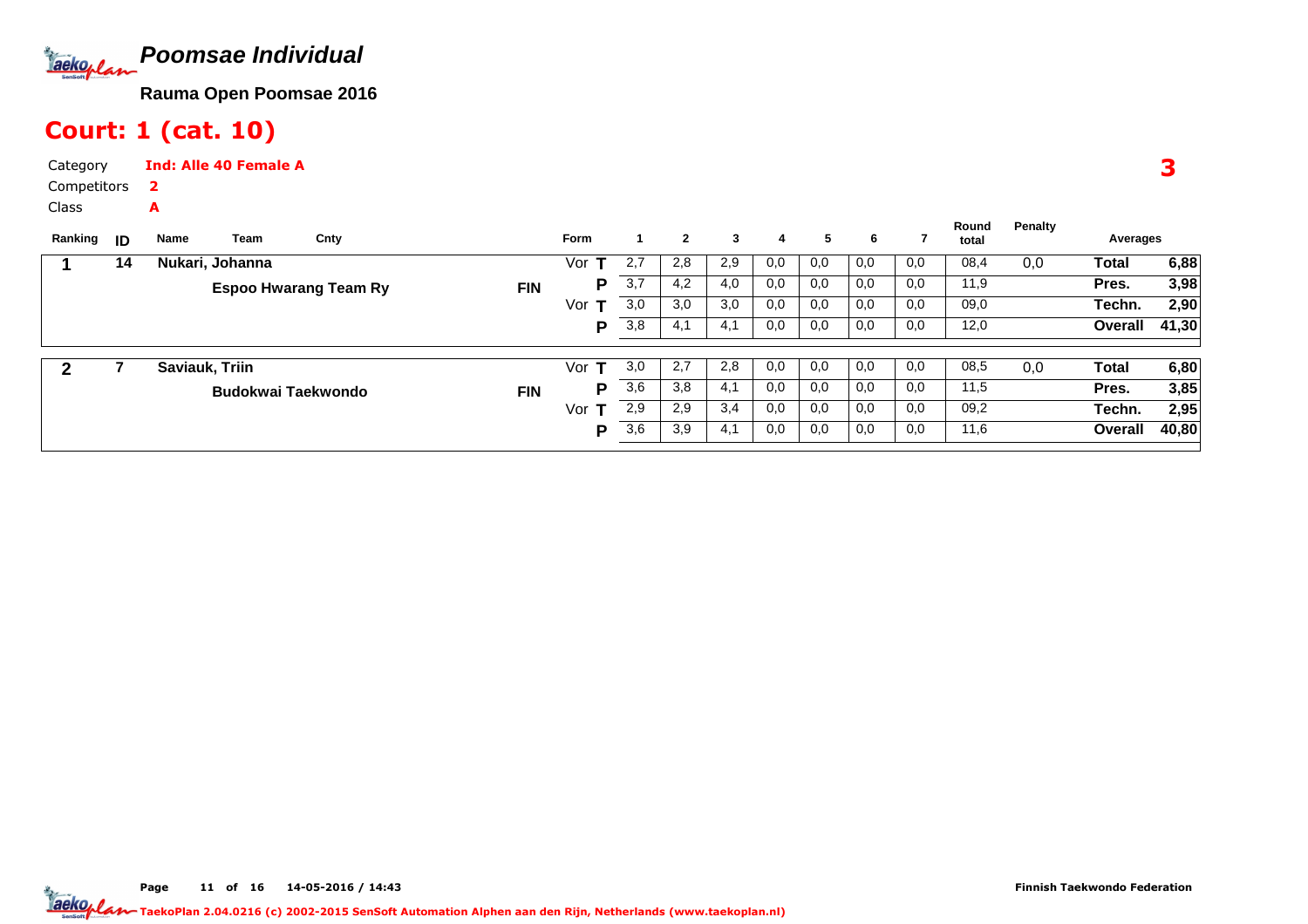

# Court: 1 (cat. 11)

| Category      | Ind: Yli 40 Male A |
|---------------|--------------------|
| Competitors 1 |                    |
| Class         |                    |

| Ranking | - ID | Name | Team             | Cnty                         |            | Form |      |             |     |     |     |     |     | Round<br>total | Penalty | Averages |       |
|---------|------|------|------------------|------------------------------|------------|------|------|-------------|-----|-----|-----|-----|-----|----------------|---------|----------|-------|
|         |      |      | Huuskonen, Matti |                              |            | Vor  | ،,3  | د.∠         | 2,0 | 0,0 | 0,0 | 0,0 | 0,0 | 05,6           | 0,0     | Total    | 5,07  |
|         |      |      |                  | <b>Espoo Hwarang Team Ry</b> | <b>FIN</b> |      | 2,9  | つに<br>.ບ    | 3,7 | 0,0 | 0,0 | 0,0 | 0,0 | 10,1           |         | Pres.    | 3,29  |
|         |      |      |                  |                              |            | Vor  | 3. ا | 9. ا        | 1.9 | 0.0 | 0,0 | 0,0 | 0,0 | 05,1           |         | Techn.   | 1,78  |
|         |      |      |                  |                              |            |      | 2,9  | າ າ<br>ن.رت | 3,4 | 0.0 | 0,0 | 0,0 | 0,0 | 09,6           |         | Overall  | 30,40 |
|         |      |      |                  |                              |            |      |      |             |     |     |     |     |     |                |         |          |       |

Page 12 of 16 14-05-2016 / 14:43 12 of 16 14-05-2016 / 14:4

3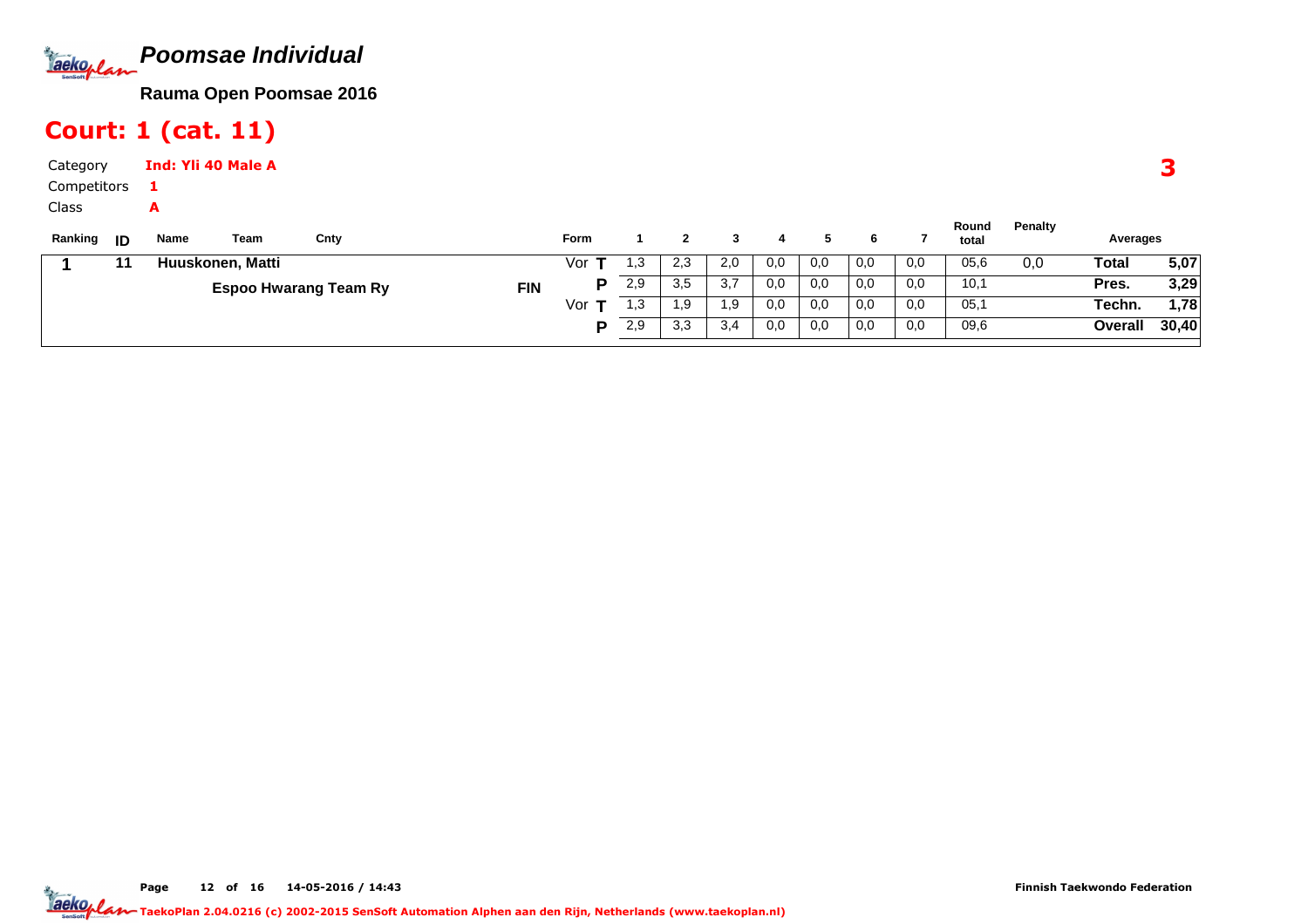

## Court: 1 (cat. 12)

Category CompetitorsInd: Ilves pun-musta A5A

Class

| Ranking        | ID              | Cnty<br>Name<br>Team         |            | <b>Form</b> | -1               | $\overline{2}$ | 3   | 4   | 5   | 6   | $\overline{7}$ | Round<br>total | Penalty | Averages     |                   |
|----------------|-----------------|------------------------------|------------|-------------|------------------|----------------|-----|-----|-----|-----|----------------|----------------|---------|--------------|-------------------|
|                | 28              | Suorela, lisa                |            | Vor $T$     | 2,1              | 2,7            | 2,6 | 0,0 | 0,0 | 0,0 | 0,0            | 07,4           | 0,0     | <b>Total</b> | $\overline{5,70}$ |
|                |                 | Hwarang Taekwondo Nurmijärvi | <b>FIN</b> | P           | 3,3              | 3,6            | 3,3 | 0,0 | 0,0 | 0,0 | 0,0            | 10,2           |         | Pres.        | 3,35              |
|                |                 |                              |            | Vor<br>Т    | 2,2              | 2,4            | 2,1 | 0,0 | 0,0 | 0,0 | 0,0            | 06,7           |         | Techn.       | 2,35              |
|                |                 |                              |            | Р           | 3,3              | 3,4            | 3,2 | 0,0 | 0,0 | 0,0 | 0,0            | 09,9           |         | Overall      | 34,20             |
| $\overline{2}$ | 44              | Heinonen, Kasperi            |            | Vor<br>т    | 2,2              | 2,6            | 2,7 | 0,0 | 0,0 | 0,0 | 0,0            | 07,5           | 0,0     | <b>Total</b> | 5,68              |
|                |                 | <b>Naantalin Taekwondo</b>   | <b>FIN</b> | P           | 3,2              | 3,5            | 3,4 | 0,0 | 0,0 | 0,0 | 0,0            | 10,1           |         | Pres.        | 3,37              |
|                |                 |                              |            | Vor<br>Т    | $\overline{1,7}$ | 2,4            | 2,3 | 0,0 | 0,0 | 0,0 | 0,0            | 06,4           |         | Techn.       | 2,31              |
|                |                 |                              |            | Р           | 3,2              | 3,5            | 3,4 | 0,0 | 0,0 | 0,0 | 0,0            | 10,1           |         | Overall      | 34,10             |
| 3              | $\overline{29}$ | Tainio, Misa                 |            | Vor<br>т    | 2,0              | 2,0            | 2,3 | 0,0 | 0,0 | 0,0 | 0,0            | 06,3           | 0,0     | <b>Total</b> | 5,44              |
|                |                 | Hwarang Taekwondo Nurmijärvi | <b>FIN</b> | P           | 3,2              | 3,4            | 3,2 | 0,0 | 0,0 | 0,0 | 0,0            | 09,8           |         | Pres.        | 3,27              |
|                |                 |                              |            | Vor<br>т    | 2,4              | 2,3            | 2,0 | 0,0 | 0,0 | 0,0 | 0,0            | 06,7           |         | Techn.       | 2,17              |
|                |                 |                              |            | Ρ           | 3,2              | 3,4            | 3,2 | 0,0 | 0,0 | 0,0 | 0,0            | 09,8           |         | Overall      | 32,60             |
| 4              | 55              | Liang, Olli                  |            | т<br>Vor    | 1,9              | 2,2            | 2,4 | 0,0 | 0,0 | 0,0 | 0,0            | 06,5           | 0,0     | <b>Total</b> | 5,15              |
|                |                 | Rauman Taekwondo Ry          | <b>FIN</b> | P           | 3,1              | 3,2            | 3,4 | 0,0 | 0,0 | 0,0 | 0,0            | 09,7           |         | Pres.        | 3,21              |
|                |                 |                              |            | Vor<br>т    | 1,5              | 1,6            | 2,0 | 0,0 | 0,0 | 0,0 | 0,0            | 05,1           |         | Techn.       | 1,93              |
|                |                 |                              |            | Ρ           | $\overline{3,2}$ | 3,1            | 3,3 | 0,0 | 0,0 | 0,0 | 0,0            | 09,6           |         | Overall      | 30,90             |
| 5              | $\overline{26}$ | Myllynen, Niko               |            | Vor<br>Т    | 1,6              | 2,2            | 1,7 | 0,0 | 0,0 | 0,0 | 0,0            | 05,5           | 0,0     | <b>Total</b> | 4,76              |
|                |                 | Hwarang Taekwondo Nurmijärvi | <b>FIN</b> | P           | 3,1              | 3,1            | 3,0 | 0,0 | 0,0 | 0,0 | 0,0            | 09,2           |         | Pres.        | 3,05              |
|                |                 |                              |            | Vor<br>т    | 1,6              | 1,6            | 1,6 | 0,0 | 0,0 | 0,0 | 0,0            | 04,8           |         | Techn.       | 1,71              |
|                |                 |                              |            | Р           | 3,1              | 3,0            | 3,0 | 0,0 | 0,0 | 0,0 | 0,0            | 09,1           |         | Overall      | 28,60             |

Page 13 of 16 14-05-2016 / 14:43 13 of 16 14-05-2016 / 14:4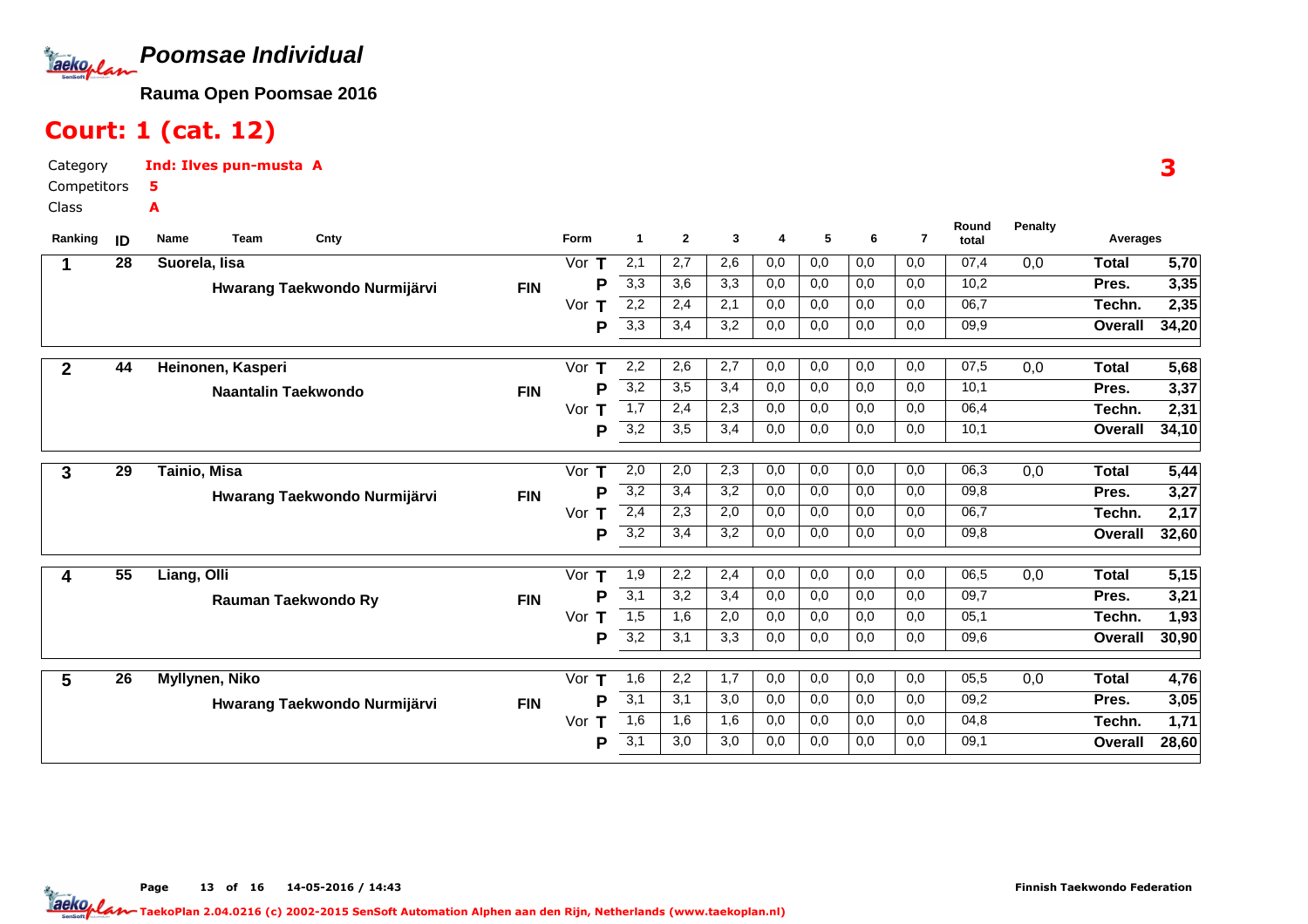

# Court: 1 (cat. 13)

A

Category CompetitorsInd: Puna-mustat Male A3

Class

| Ranking      | ID | Team<br>Name      | Cnty                        |            | <b>Form</b> |     | $\mathbf{2}$ | 3   | 4   | 5   | 6   |     | Round<br>total | <b>Penalty</b> | Averages |       |
|--------------|----|-------------------|-----------------------------|------------|-------------|-----|--------------|-----|-----|-----|-----|-----|----------------|----------------|----------|-------|
|              | 22 | Rejman, Felix     |                             |            | Vor         | 2,2 | 2,4          | 2,7 | 0,0 | 0,0 | 0,0 | 0,0 | 07,3           | 0,0            | Total    | 5,45  |
|              |    |                   | Helsingin Taekwondoseura Ry | <b>FIN</b> | Р           | 3,2 | 3,3          | 3,5 | 0,0 | 0,0 | 0,0 | 0,0 | 10,0           |                | Pres.    | 3,30  |
|              |    |                   |                             |            | Vor         | 1,8 | 2,0          | 1,8 | 0,0 | 0,0 | 0,0 | 0,0 | 05,6           |                | Techn.   | 2,15  |
|              |    |                   |                             |            | P           | 3,2 | 3,3          | 3,3 | 0,0 | 0,0 | 0,0 | 0,0 | 09,8           |                | Overall  | 32,70 |
| $\mathbf{2}$ | 41 | Jansson, Timo     |                             |            | Vor<br>т    | 2,2 | 1,7          | 1,9 | 0,0 | 0,0 | 0,0 | 0,0 | 05,8           | 0,0            | Total    | 5,30  |
|              |    |                   |                             |            |             |     | 3,5          |     |     |     | 0,0 |     |                |                |          |       |
|              |    | <b>Mudo Ry</b>    |                             | <b>FIN</b> | P           | 3,4 |              | 3,3 | 0,0 | 0,0 |     | 0,0 | 10,2           |                | Pres.    | 3,38  |
|              |    |                   |                             |            | Vor<br>т    | 2,1 | 1,7          | 1,9 | 0,0 | 0,0 | 0,0 | 0,0 | 05,7           |                | Techn.   | 1,91  |
|              |    |                   |                             |            | Р           | 3,4 | 3,4          | 3,3 | 0,0 | 0,0 | 0,0 | 0,0 | 10,1           |                | Overall  | 31,80 |
|              |    |                   |                             |            |             |     |              |     |     |     |     |     |                |                |          |       |
| 3            | 59 | Rytinki, Valtteri |                             |            | Vor<br>т    | 2,2 | 1,9          | 2,5 | 0,0 | 0,0 | 0,0 | 0,0 | 06,6           | 0,0            | Total    | 5,13  |
|              |    |                   | Rauman Taekwondo Ry         | <b>FIN</b> | Р           | 3,1 | 3,1          | 3,5 | 0,0 | 0,0 | 0,0 | 0,0 | 09,7           |                | Pres.    | 3,23  |
|              |    |                   |                             |            | Vor<br>т    | 1,3 | 1,8          | 1,7 | 0,0 | 0,0 | 0,0 | 0,0 | 04,8           |                | Techn.   | 1,90  |
|              |    |                   |                             |            | P           | 3,1 | 3,1          | 3,5 | 0,0 | 0,0 | 0,0 | 0,0 | 09,7           |                | Overall  | 30,80 |

Page 14 of 16 14-05-2016 / 14:43 14 of 16 14-05-2016 / 14:4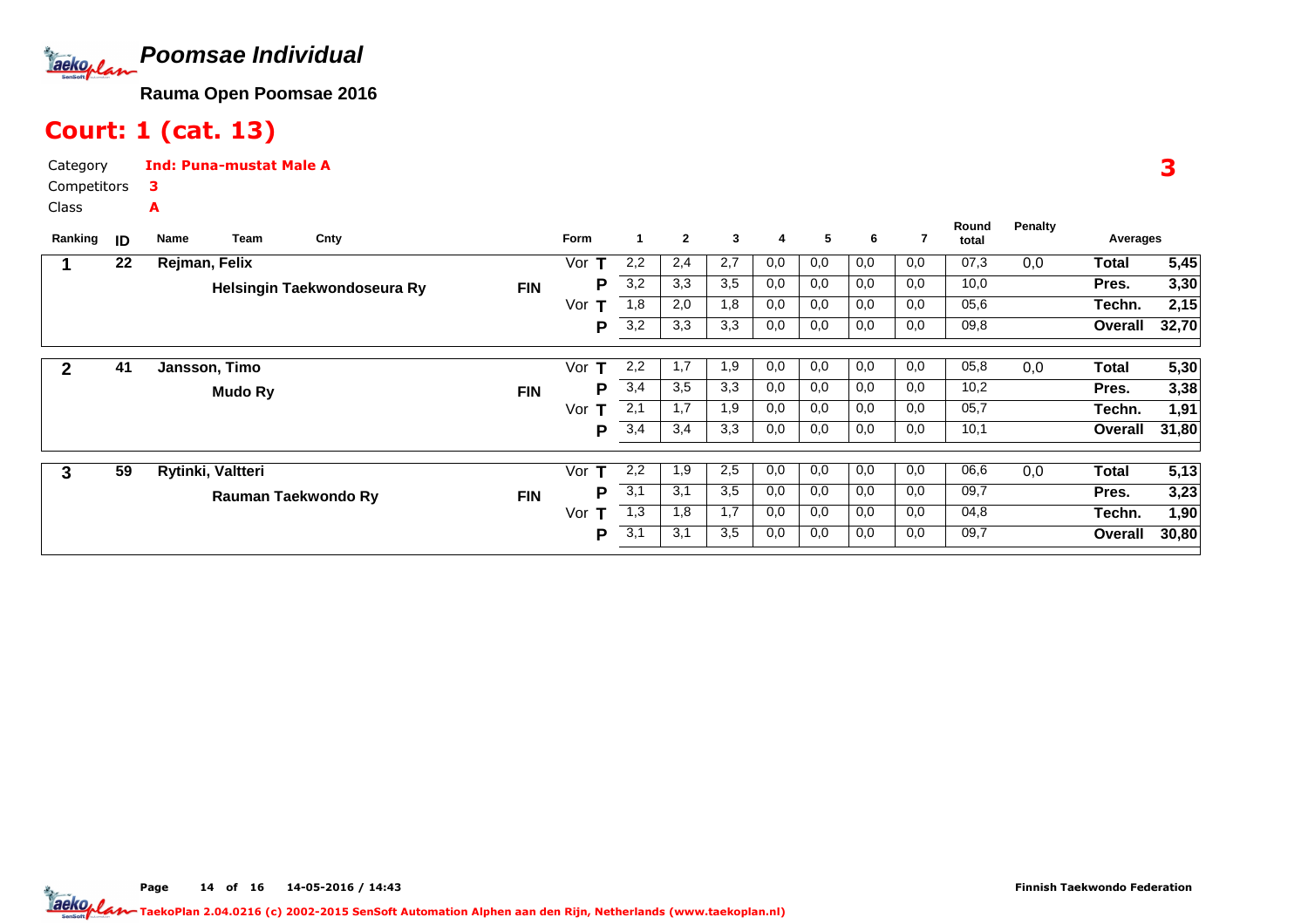

# Court: 1 (cat. 14)

A

Category CompetitorsInd: Puna-mustat Female A7

Class

| Ranking        | ID              | Name<br><b>Team</b>       | Cnty                         |            | <b>Form</b> | $\mathbf{1}$     | $\mathbf{2}$     | 3                | 4          | 5                | 6          | $\overline{7}$ | Round<br>total | Penalty          | Averages          |               |
|----------------|-----------------|---------------------------|------------------------------|------------|-------------|------------------|------------------|------------------|------------|------------------|------------|----------------|----------------|------------------|-------------------|---------------|
| -1             | 19              | Räkköläinen, Linda        |                              |            | Vor $T$     | 3,1              | 2,4              | 2,4              | 0,0        | 0,0              | 0,0        | 0,0            | 07,9           | 0,0              | <b>Total</b>      | 6,08          |
|                |                 |                           | Helsingin Itsepuolustuskoulu | <b>FIN</b> | P           | 3,5              | 3,5              | $\overline{3,5}$ | 0,0        | 0,0              | 0,0        | 0,0            | 10,5           |                  | Pres.             | 3,50          |
|                |                 |                           |                              |            | Vor T       | 2,8              | 2,4              | 2,4              | 0,0        | 0,0              | 0,0        | 0,0            | 07,6           |                  | Techn.            | 2,58          |
|                |                 |                           |                              |            | P           | $\overline{3,6}$ | 3,4              | 3,5              | 0,0        | 0,0              | 0,0        | 0,0            | 10,5           |                  | Overall           | 36,50         |
| $\overline{2}$ | $\overline{18}$ | <b>Mänty, Mira</b>        |                              |            | Vor T       | 3,1              | 2,5              | 2,8              | 0,0        | 0,0              | 0,0        | 0,0            | 08,4           | 0,0              | <b>Total</b>      | 5,97          |
|                |                 |                           | Helsingin Itsepuolustuskoulu | <b>FIN</b> | Ρ           | $\overline{3,3}$ | 3,6              | $\overline{3,5}$ | 0,0        | 0,0              | 0,0        | 0,0            | 10,4           |                  | Pres.             | 3,42          |
|                |                 |                           |                              |            | Vor T       | $\overline{2,4}$ | 2,3              | 2,2              | 0,0        | 0,0              | 0,0        | 0,0            | 06,9           |                  | Techn.            | 2,55          |
|                |                 |                           |                              |            | P           | $\overline{3,3}$ | 3,4              | 3,4              | 0,0        | 0,0              | 0,0        | 0,0            | 10,1           |                  | Overall           | 35,80         |
| 3              | $\overline{56}$ | Lyly, Helmi               |                              |            | Vor T       | 2,4              | 2,3              | 2,8              | 0,0        | 0,0              | 0,0        | 0,0            | 07,5           | 0,0              | <b>Total</b>      | 5,63          |
|                |                 | Rauman Taekwondo Ry       |                              | <b>FIN</b> | Р           | 3,3              | $\overline{3,6}$ | $\overline{3,6}$ | 0,0        | 0,0              | 0,0        | 0,0            | 10,5           |                  | Pres.             | 3,51          |
|                |                 |                           |                              |            | Vor $T$     | 1,5              | 1,8              | 1,9              | 0,0        | 0,0              | 0,0        | 0,0            | 05,2           |                  | Techn.            | 2,11          |
|                |                 |                           |                              |            | Р           | $\overline{3,4}$ | 3,6              | 3,6              | 0,0        | 0,0              | 0,0        | 0,0            | 10,6           |                  | Overall           | 33,80         |
| 4              | $\mathbf 1$     | Idritzi, Oona             |                              |            | Vor $T$     | 2,6              | 2,1              | 2,7              | 0,0        | 0,0              | 0,0        | 0,0            | 07,4           | 0,0              | <b>Total</b>      | 5,57          |
|                |                 | <b>Budokwai Taekwondo</b> |                              | <b>FIN</b> | P           | 3,4              | $\overline{3,5}$ | $\overline{3,5}$ | 0,0        | 0,0              | 0,0        | 0,0            | 10,4           |                  | Pres.             | 3,43          |
|                |                 |                           |                              |            | Vor $T$     | 1,8              | 1,6              | 2,0              | 0,0        | 0,0              | 0,0        | 0,0            | 05,4           |                  | Techn.            | 2,13          |
|                |                 |                           |                              |            | Р           | 3,3              | 3,6              | 3,3              | 0,0        | 0,0              | 0,0        | 0,0            | 10,2           |                  | Overall           | 33,40         |
| 5              | $\overline{21}$ | Rejman, Rosa              |                              |            | Vor $T$     | 1,8              | 2,6              | 2,4              | 0,0        | 0,0              | 0,0        | 0,0            | 06,8           | $\overline{0,0}$ | <b>Total</b>      | 5,49          |
|                |                 |                           |                              | <b>FIN</b> | P           | 3,4              | 3,7              | $\overline{3,5}$ | 0,0        | $\overline{0,0}$ | 0,0        | 0,0            | 10,6           |                  | Pres.             | 3,51          |
|                |                 |                           | Helsingin Taekwondoseura Ry  |            | Vor T       | 1,5              | 1,6              | 1,9              | 0,0        | 0,0              | 0,0        | 0,0            | 05,0           |                  | Techn.            | 1,97          |
|                |                 |                           |                              |            | Р           | $\overline{3,4}$ | 3,7              | 3,4              | 0,0        | 0,0              | 0,0        | 0,0            | 10,5           |                  | <b>Overall</b>    | 32,90         |
|                |                 |                           |                              |            |             |                  |                  |                  |            |                  |            |                |                |                  |                   |               |
| 6              | $\overline{17}$ | Kujala, Jutta             |                              |            | Vor $T$     | 1,2<br>3,3       | 1,6              | 2,0<br>3,2       | 0,0<br>0,0 | 0,0              | 0,0        | 0,0<br>0,0     | 04,8           | 0,0              | <b>Total</b>      | 4,90          |
|                |                 |                           | Helsingin Itsepuolustuskoulu | <b>FIN</b> | P<br>Vor T  | $\overline{2,0}$ | 3,3<br>1,2       | 1,9              | 0,0        | 0,0<br>0,0       | 0,0<br>0,0 | 0,0            | 09,8<br>05,1   |                  | Pres.             | 3,25          |
|                |                 |                           |                              |            | Р           | 3,2              | 3,2              | 3,3              | 0.0        | 0,0              | 0,0        | 0.0            | 09,7           |                  | Techn.<br>Overall | 1,65<br>29,40 |
|                |                 |                           |                              |            |             |                  |                  |                  |            |                  |            |                |                |                  |                   |               |

Page 15 of 16 14-05-2016 / 14:43

Finnish Taekwondo Federation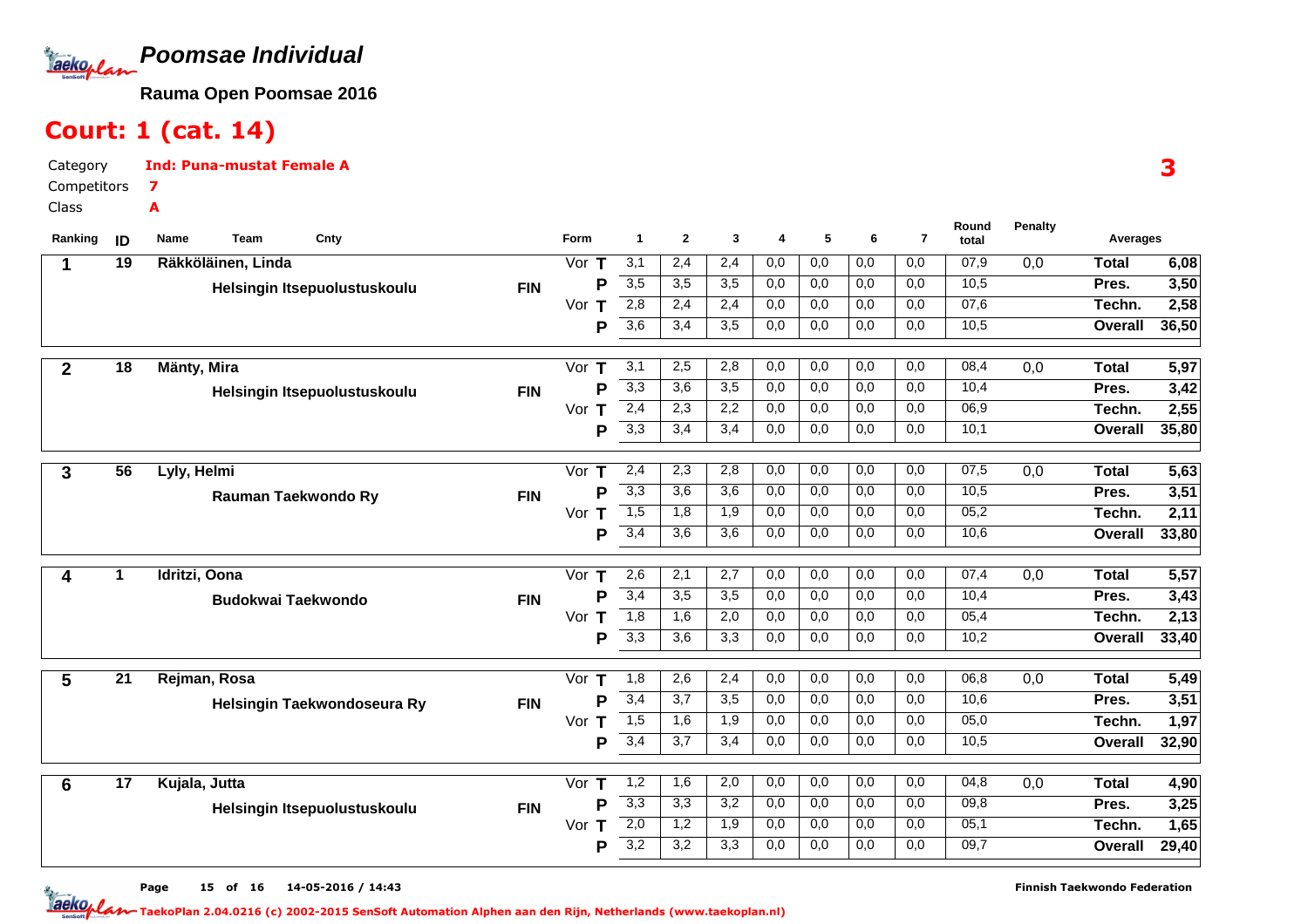

# Court: 2 (cat. 1)

| Category    |    |      | <b>Ind: Puna-mustat Female A</b> |                             |            |             |     |     |     |     |     |     |     |                |         |              |       |
|-------------|----|------|----------------------------------|-----------------------------|------------|-------------|-----|-----|-----|-----|-----|-----|-----|----------------|---------|--------------|-------|
| Competitors |    |      |                                  |                             |            |             |     |     |     |     |     |     |     |                |         |              |       |
| Class       |    | A    |                                  |                             |            |             |     |     |     |     |     |     |     |                |         |              |       |
| Ranking     | ID | Name | Team                             | Cnty                        |            | <b>Form</b> |     |     |     | 4   |     | 6.  |     | Round<br>total | Penalty | Averages     |       |
|             | 23 |      | Weckström, Anne                  |                             |            | Vor T       | c.  | 1.8 | 2,0 | 0,0 | 0,0 | 0,0 | 0,0 | 05,3           | 0,0     | <b>Total</b> | 4,89  |
|             |    |      |                                  | Helsingin Taekwondoseura Ry | <b>FIN</b> | P           | 3,2 | 3,4 | 3,2 | 0,0 | 0,0 | 0,0 | 0,0 | 09,8           |         | Pres.        | 3,27  |
|             |    |      |                                  |                             |            | Vor $T$     | 1,4 | 1,5 | 1,5 | 0,0 | 0,0 | 0,0 | 0,0 | 04,4           |         | Techn.       | 1,62  |
|             |    |      |                                  |                             |            | D           | 3,3 | 3,4 | 3,1 | 0,0 | 0,0 | 0,0 | 0,0 | 09,8           |         | Overall      | 29,30 |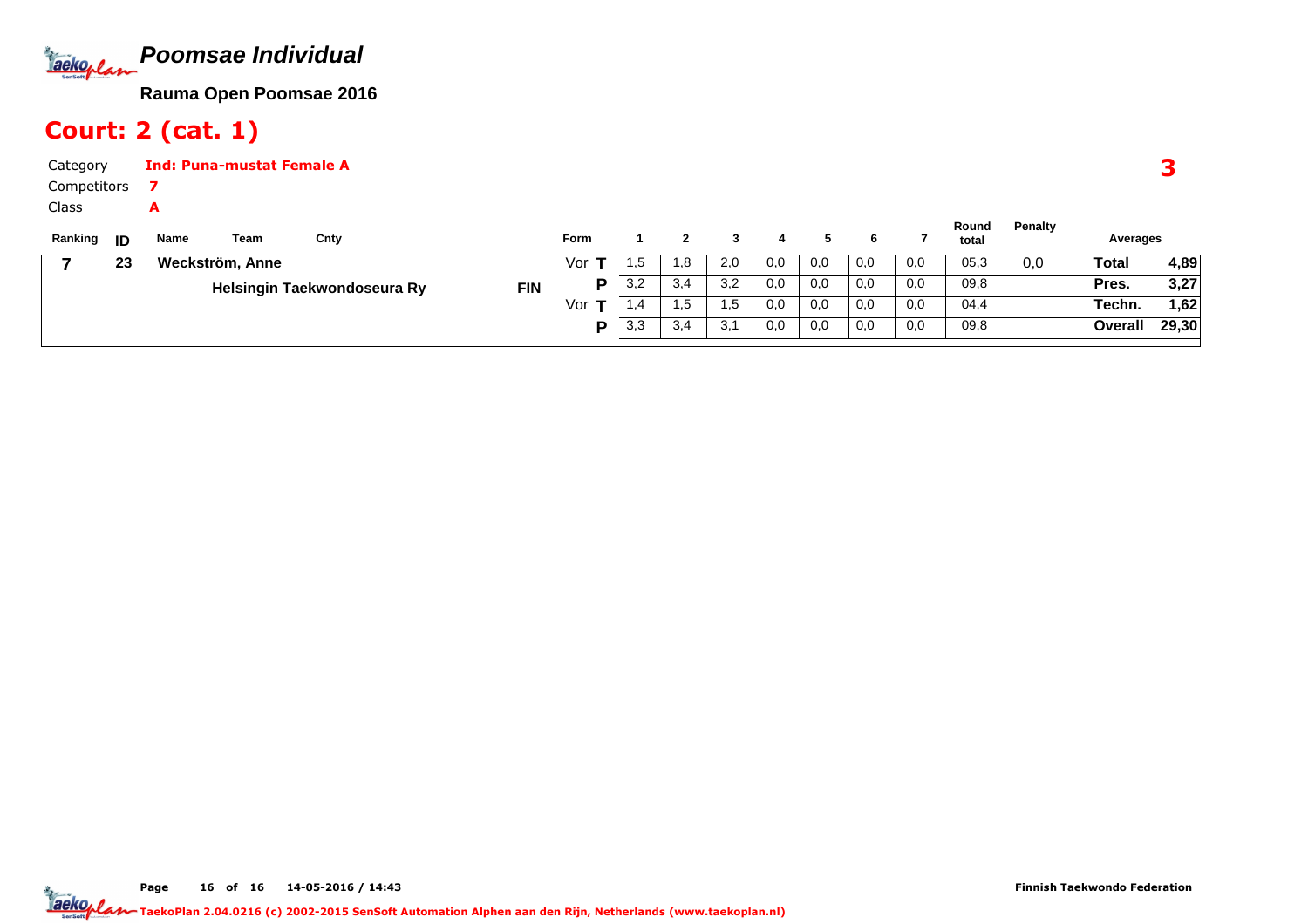

# Court: 2 (cat. 1)

Category CompetitorsClassInd: Ilves vihreät A10A

| 07,7<br>1,9<br>2,7<br>3,1<br>0,0<br>0,0<br>0,0<br>66<br>Kortelainen, Aino<br>Vor $T$<br>0,0<br>$\overline{0,0}$<br><b>Total</b><br>1<br>3,1<br>3,3<br>0,0<br>09,8<br>3,4<br>0,0<br>0,0<br>0,0<br>P<br>Pres.<br><b>FIN</b><br>Taekwondourheilijat 2011<br>$\overline{1,9}$<br>3,2<br>07,7<br>Vor<br>2,6<br>0,0<br>0,0<br>0,0<br>0,0<br>т<br>Techn.<br>3,4<br>3,5<br>3,3<br>0,0<br>0,0<br>10,2<br>0,0<br>0,0<br>P<br><b>Overall</b><br>08,1<br>5,82<br>68<br>Vääränen, Lotta<br>$\mathsf T$<br>2,1<br>3,0<br>3,0<br>0,0<br>0,0<br>0,0<br>0,0<br>0,0<br><b>Total</b><br>$\mathbf{2}$<br>Vor<br>3,2<br>3,03<br>3,0<br>2,7<br>0,0<br>0,0<br>0,0<br>08,9<br>P<br>0,0<br>Pres.<br><b>FIN</b><br>Tampereen Kumgang Taekwondo Ry<br>2,4<br>08,6<br>2,79<br>Vor<br>2,9<br>3,3<br>0,0<br>0,0<br>0,0<br>0,0<br>Techn.<br>Т<br>3,3<br>3,1<br>2,9<br>0,0<br>0,0<br>0,0<br>0,0<br>09,3<br>P<br>Overall<br>$\overline{58}$<br>2,0<br>2,7<br>$\overline{3,0}$<br>0,0<br>0,0<br>07,7<br>Rinne, Aino<br>Vor $T$<br>0,0<br>0,0<br>0,0<br><b>Total</b><br>3<br>$\overline{2,7}$<br>08,4<br>P<br>3,0<br>2,7<br>0,0<br>0,0<br>0,0<br>0,0<br>Pres.<br><b>FIN</b><br>Rauman Taekwondo Ry<br>$\overline{2,0}$<br>2,60<br>Vor T<br>$\overline{3,5}$<br>0,0<br>0,0<br>0,0<br>$\overline{0,0}$<br>07,9<br>2,4<br>Techn.<br>$\overline{3,0}$<br>3,2<br>3,0<br>0,0<br>0,0<br>0,0<br>0,0<br>09,2<br>33,20<br>P<br>Overall<br>07,6<br>45<br>2,1<br>2,6<br>2,9<br>0,0<br>0,0<br>0,0<br>0,0<br>5,45<br>Erkhov, Elisei<br>т<br>0,0<br><b>Total</b><br>Vor<br>4<br>3,2<br>3,2<br>0,0<br>0,0<br>0,0<br>08,8<br>2,95<br>P<br>2,4<br>0,0<br>Pres.<br><b>FIN</b><br>Porin Taekwondoseura Ry<br>$\overline{1,9}$<br>2,6<br>2,9<br>07,4<br>Vor $T$<br>0,0<br>0,0<br>0,0<br>0,0<br>Techn.<br>$\overline{3,0}$<br>2,8<br>0,0<br>08,9<br>3,1<br>0,0<br>0,0<br>0,0<br>Overall<br>P<br>$\overline{2}$<br>5,26<br>2,1<br>3,4<br>0,0<br>0,0<br>07,4<br>0,0<br><b>Total</b><br>5<br>Ilola, Nella<br>Vor $T$<br>1,9<br>0,0<br>0,0<br>2,7<br>0,0<br>2,88<br>P<br>3,1<br>3,0<br>0,0<br>0,0<br>0,0<br>08,8<br>Pres.<br><b>FIN</b><br><b>Budokwai Taekwondo</b><br>2,38<br>1,8<br>1.9<br>3,2<br>$\overline{0,0}$<br>06,9<br>Vor T<br>0,0<br>0,0<br>0,0<br>Techn.<br>$\overline{2,7}$<br>2,9<br>2,9<br>0,0<br>0,0<br>0,0<br>0,0<br>08,5<br>31,60<br>P<br>Overall<br>9<br>07,6<br>Åberg, Viola<br>Vor $T$<br>1,9<br>2,6<br>3,1<br>0,0<br>0,0<br>0,0<br>0,0<br>0,0<br><b>Total</b><br>6<br>$\overline{2,7}$<br>2,7<br>3,1<br>0,0<br>0,0<br>0,0<br>0,0<br>08,5<br>P<br>Pres.<br><b>FIN</b><br><b>Budokwai Taekwondo</b><br>$\overline{1,9}$<br>07,0<br>2,3<br>2,8<br>0,0<br>0,0<br>0,0<br>0,0<br>Vor T<br>Techn.<br>2,8<br>3,0<br>2,7<br>0,0<br>08,5<br>0,0<br>0,0<br>0,0<br>Overall<br>P | Ranking | ID | Team<br>Cnty<br>Name | <b>Form</b> | $\mathbf{1}$ | $\mathbf{2}$ | 3 | 4 | 5 | 6 | $\overline{7}$ | Round<br>total | <b>Penalty</b> | Averages |       |
|-------------------------------------------------------------------------------------------------------------------------------------------------------------------------------------------------------------------------------------------------------------------------------------------------------------------------------------------------------------------------------------------------------------------------------------------------------------------------------------------------------------------------------------------------------------------------------------------------------------------------------------------------------------------------------------------------------------------------------------------------------------------------------------------------------------------------------------------------------------------------------------------------------------------------------------------------------------------------------------------------------------------------------------------------------------------------------------------------------------------------------------------------------------------------------------------------------------------------------------------------------------------------------------------------------------------------------------------------------------------------------------------------------------------------------------------------------------------------------------------------------------------------------------------------------------------------------------------------------------------------------------------------------------------------------------------------------------------------------------------------------------------------------------------------------------------------------------------------------------------------------------------------------------------------------------------------------------------------------------------------------------------------------------------------------------------------------------------------------------------------------------------------------------------------------------------------------------------------------------------------------------------------------------------------------------------------------------------------------------------------------------------------------------------------------------------------------------------------------------------------------------------------------------------------------------------------------------------------------------------------------------------------------------------------------------------------------------------------------|---------|----|----------------------|-------------|--------------|--------------|---|---|---|---|----------------|----------------|----------------|----------|-------|
|                                                                                                                                                                                                                                                                                                                                                                                                                                                                                                                                                                                                                                                                                                                                                                                                                                                                                                                                                                                                                                                                                                                                                                                                                                                                                                                                                                                                                                                                                                                                                                                                                                                                                                                                                                                                                                                                                                                                                                                                                                                                                                                                                                                                                                                                                                                                                                                                                                                                                                                                                                                                                                                                                                                               |         |    |                      |             |              |              |   |   |   |   |                |                |                |          | 5,91  |
|                                                                                                                                                                                                                                                                                                                                                                                                                                                                                                                                                                                                                                                                                                                                                                                                                                                                                                                                                                                                                                                                                                                                                                                                                                                                                                                                                                                                                                                                                                                                                                                                                                                                                                                                                                                                                                                                                                                                                                                                                                                                                                                                                                                                                                                                                                                                                                                                                                                                                                                                                                                                                                                                                                                               |         |    |                      |             |              |              |   |   |   |   |                |                |                |          | 3,33  |
|                                                                                                                                                                                                                                                                                                                                                                                                                                                                                                                                                                                                                                                                                                                                                                                                                                                                                                                                                                                                                                                                                                                                                                                                                                                                                                                                                                                                                                                                                                                                                                                                                                                                                                                                                                                                                                                                                                                                                                                                                                                                                                                                                                                                                                                                                                                                                                                                                                                                                                                                                                                                                                                                                                                               |         |    |                      |             |              |              |   |   |   |   |                |                |                |          | 2,57  |
|                                                                                                                                                                                                                                                                                                                                                                                                                                                                                                                                                                                                                                                                                                                                                                                                                                                                                                                                                                                                                                                                                                                                                                                                                                                                                                                                                                                                                                                                                                                                                                                                                                                                                                                                                                                                                                                                                                                                                                                                                                                                                                                                                                                                                                                                                                                                                                                                                                                                                                                                                                                                                                                                                                                               |         |    |                      |             |              |              |   |   |   |   |                |                |                |          | 35,40 |
|                                                                                                                                                                                                                                                                                                                                                                                                                                                                                                                                                                                                                                                                                                                                                                                                                                                                                                                                                                                                                                                                                                                                                                                                                                                                                                                                                                                                                                                                                                                                                                                                                                                                                                                                                                                                                                                                                                                                                                                                                                                                                                                                                                                                                                                                                                                                                                                                                                                                                                                                                                                                                                                                                                                               |         |    |                      |             |              |              |   |   |   |   |                |                |                |          |       |
|                                                                                                                                                                                                                                                                                                                                                                                                                                                                                                                                                                                                                                                                                                                                                                                                                                                                                                                                                                                                                                                                                                                                                                                                                                                                                                                                                                                                                                                                                                                                                                                                                                                                                                                                                                                                                                                                                                                                                                                                                                                                                                                                                                                                                                                                                                                                                                                                                                                                                                                                                                                                                                                                                                                               |         |    |                      |             |              |              |   |   |   |   |                |                |                |          |       |
|                                                                                                                                                                                                                                                                                                                                                                                                                                                                                                                                                                                                                                                                                                                                                                                                                                                                                                                                                                                                                                                                                                                                                                                                                                                                                                                                                                                                                                                                                                                                                                                                                                                                                                                                                                                                                                                                                                                                                                                                                                                                                                                                                                                                                                                                                                                                                                                                                                                                                                                                                                                                                                                                                                                               |         |    |                      |             |              |              |   |   |   |   |                |                |                |          |       |
|                                                                                                                                                                                                                                                                                                                                                                                                                                                                                                                                                                                                                                                                                                                                                                                                                                                                                                                                                                                                                                                                                                                                                                                                                                                                                                                                                                                                                                                                                                                                                                                                                                                                                                                                                                                                                                                                                                                                                                                                                                                                                                                                                                                                                                                                                                                                                                                                                                                                                                                                                                                                                                                                                                                               |         |    |                      |             |              |              |   |   |   |   |                |                |                |          | 34,90 |
|                                                                                                                                                                                                                                                                                                                                                                                                                                                                                                                                                                                                                                                                                                                                                                                                                                                                                                                                                                                                                                                                                                                                                                                                                                                                                                                                                                                                                                                                                                                                                                                                                                                                                                                                                                                                                                                                                                                                                                                                                                                                                                                                                                                                                                                                                                                                                                                                                                                                                                                                                                                                                                                                                                                               |         |    |                      |             |              |              |   |   |   |   |                |                |                |          |       |
|                                                                                                                                                                                                                                                                                                                                                                                                                                                                                                                                                                                                                                                                                                                                                                                                                                                                                                                                                                                                                                                                                                                                                                                                                                                                                                                                                                                                                                                                                                                                                                                                                                                                                                                                                                                                                                                                                                                                                                                                                                                                                                                                                                                                                                                                                                                                                                                                                                                                                                                                                                                                                                                                                                                               |         |    |                      |             |              |              |   |   |   |   |                |                |                |          | 5,54  |
|                                                                                                                                                                                                                                                                                                                                                                                                                                                                                                                                                                                                                                                                                                                                                                                                                                                                                                                                                                                                                                                                                                                                                                                                                                                                                                                                                                                                                                                                                                                                                                                                                                                                                                                                                                                                                                                                                                                                                                                                                                                                                                                                                                                                                                                                                                                                                                                                                                                                                                                                                                                                                                                                                                                               |         |    |                      |             |              |              |   |   |   |   |                |                |                |          | 2,93  |
|                                                                                                                                                                                                                                                                                                                                                                                                                                                                                                                                                                                                                                                                                                                                                                                                                                                                                                                                                                                                                                                                                                                                                                                                                                                                                                                                                                                                                                                                                                                                                                                                                                                                                                                                                                                                                                                                                                                                                                                                                                                                                                                                                                                                                                                                                                                                                                                                                                                                                                                                                                                                                                                                                                                               |         |    |                      |             |              |              |   |   |   |   |                |                |                |          |       |
|                                                                                                                                                                                                                                                                                                                                                                                                                                                                                                                                                                                                                                                                                                                                                                                                                                                                                                                                                                                                                                                                                                                                                                                                                                                                                                                                                                                                                                                                                                                                                                                                                                                                                                                                                                                                                                                                                                                                                                                                                                                                                                                                                                                                                                                                                                                                                                                                                                                                                                                                                                                                                                                                                                                               |         |    |                      |             |              |              |   |   |   |   |                |                |                |          |       |
|                                                                                                                                                                                                                                                                                                                                                                                                                                                                                                                                                                                                                                                                                                                                                                                                                                                                                                                                                                                                                                                                                                                                                                                                                                                                                                                                                                                                                                                                                                                                                                                                                                                                                                                                                                                                                                                                                                                                                                                                                                                                                                                                                                                                                                                                                                                                                                                                                                                                                                                                                                                                                                                                                                                               |         |    |                      |             |              |              |   |   |   |   |                |                |                |          |       |
|                                                                                                                                                                                                                                                                                                                                                                                                                                                                                                                                                                                                                                                                                                                                                                                                                                                                                                                                                                                                                                                                                                                                                                                                                                                                                                                                                                                                                                                                                                                                                                                                                                                                                                                                                                                                                                                                                                                                                                                                                                                                                                                                                                                                                                                                                                                                                                                                                                                                                                                                                                                                                                                                                                                               |         |    |                      |             |              |              |   |   |   |   |                |                |                |          |       |
|                                                                                                                                                                                                                                                                                                                                                                                                                                                                                                                                                                                                                                                                                                                                                                                                                                                                                                                                                                                                                                                                                                                                                                                                                                                                                                                                                                                                                                                                                                                                                                                                                                                                                                                                                                                                                                                                                                                                                                                                                                                                                                                                                                                                                                                                                                                                                                                                                                                                                                                                                                                                                                                                                                                               |         |    |                      |             |              |              |   |   |   |   |                |                |                |          | 2,50  |
|                                                                                                                                                                                                                                                                                                                                                                                                                                                                                                                                                                                                                                                                                                                                                                                                                                                                                                                                                                                                                                                                                                                                                                                                                                                                                                                                                                                                                                                                                                                                                                                                                                                                                                                                                                                                                                                                                                                                                                                                                                                                                                                                                                                                                                                                                                                                                                                                                                                                                                                                                                                                                                                                                                                               |         |    |                      |             |              |              |   |   |   |   |                |                |                |          | 32,70 |
|                                                                                                                                                                                                                                                                                                                                                                                                                                                                                                                                                                                                                                                                                                                                                                                                                                                                                                                                                                                                                                                                                                                                                                                                                                                                                                                                                                                                                                                                                                                                                                                                                                                                                                                                                                                                                                                                                                                                                                                                                                                                                                                                                                                                                                                                                                                                                                                                                                                                                                                                                                                                                                                                                                                               |         |    |                      |             |              |              |   |   |   |   |                |                |                |          |       |
|                                                                                                                                                                                                                                                                                                                                                                                                                                                                                                                                                                                                                                                                                                                                                                                                                                                                                                                                                                                                                                                                                                                                                                                                                                                                                                                                                                                                                                                                                                                                                                                                                                                                                                                                                                                                                                                                                                                                                                                                                                                                                                                                                                                                                                                                                                                                                                                                                                                                                                                                                                                                                                                                                                                               |         |    |                      |             |              |              |   |   |   |   |                |                |                |          |       |
|                                                                                                                                                                                                                                                                                                                                                                                                                                                                                                                                                                                                                                                                                                                                                                                                                                                                                                                                                                                                                                                                                                                                                                                                                                                                                                                                                                                                                                                                                                                                                                                                                                                                                                                                                                                                                                                                                                                                                                                                                                                                                                                                                                                                                                                                                                                                                                                                                                                                                                                                                                                                                                                                                                                               |         |    |                      |             |              |              |   |   |   |   |                |                |                |          |       |
|                                                                                                                                                                                                                                                                                                                                                                                                                                                                                                                                                                                                                                                                                                                                                                                                                                                                                                                                                                                                                                                                                                                                                                                                                                                                                                                                                                                                                                                                                                                                                                                                                                                                                                                                                                                                                                                                                                                                                                                                                                                                                                                                                                                                                                                                                                                                                                                                                                                                                                                                                                                                                                                                                                                               |         |    |                      |             |              |              |   |   |   |   |                |                |                |          |       |
|                                                                                                                                                                                                                                                                                                                                                                                                                                                                                                                                                                                                                                                                                                                                                                                                                                                                                                                                                                                                                                                                                                                                                                                                                                                                                                                                                                                                                                                                                                                                                                                                                                                                                                                                                                                                                                                                                                                                                                                                                                                                                                                                                                                                                                                                                                                                                                                                                                                                                                                                                                                                                                                                                                                               |         |    |                      |             |              |              |   |   |   |   |                |                |                |          |       |
|                                                                                                                                                                                                                                                                                                                                                                                                                                                                                                                                                                                                                                                                                                                                                                                                                                                                                                                                                                                                                                                                                                                                                                                                                                                                                                                                                                                                                                                                                                                                                                                                                                                                                                                                                                                                                                                                                                                                                                                                                                                                                                                                                                                                                                                                                                                                                                                                                                                                                                                                                                                                                                                                                                                               |         |    |                      |             |              |              |   |   |   |   |                |                |                |          | 5,26  |
|                                                                                                                                                                                                                                                                                                                                                                                                                                                                                                                                                                                                                                                                                                                                                                                                                                                                                                                                                                                                                                                                                                                                                                                                                                                                                                                                                                                                                                                                                                                                                                                                                                                                                                                                                                                                                                                                                                                                                                                                                                                                                                                                                                                                                                                                                                                                                                                                                                                                                                                                                                                                                                                                                                                               |         |    |                      |             |              |              |   |   |   |   |                |                |                |          | 2,83  |
|                                                                                                                                                                                                                                                                                                                                                                                                                                                                                                                                                                                                                                                                                                                                                                                                                                                                                                                                                                                                                                                                                                                                                                                                                                                                                                                                                                                                                                                                                                                                                                                                                                                                                                                                                                                                                                                                                                                                                                                                                                                                                                                                                                                                                                                                                                                                                                                                                                                                                                                                                                                                                                                                                                                               |         |    |                      |             |              |              |   |   |   |   |                |                |                |          | 2,43  |
|                                                                                                                                                                                                                                                                                                                                                                                                                                                                                                                                                                                                                                                                                                                                                                                                                                                                                                                                                                                                                                                                                                                                                                                                                                                                                                                                                                                                                                                                                                                                                                                                                                                                                                                                                                                                                                                                                                                                                                                                                                                                                                                                                                                                                                                                                                                                                                                                                                                                                                                                                                                                                                                                                                                               |         |    |                      |             |              |              |   |   |   |   |                |                |                |          | 31,60 |

3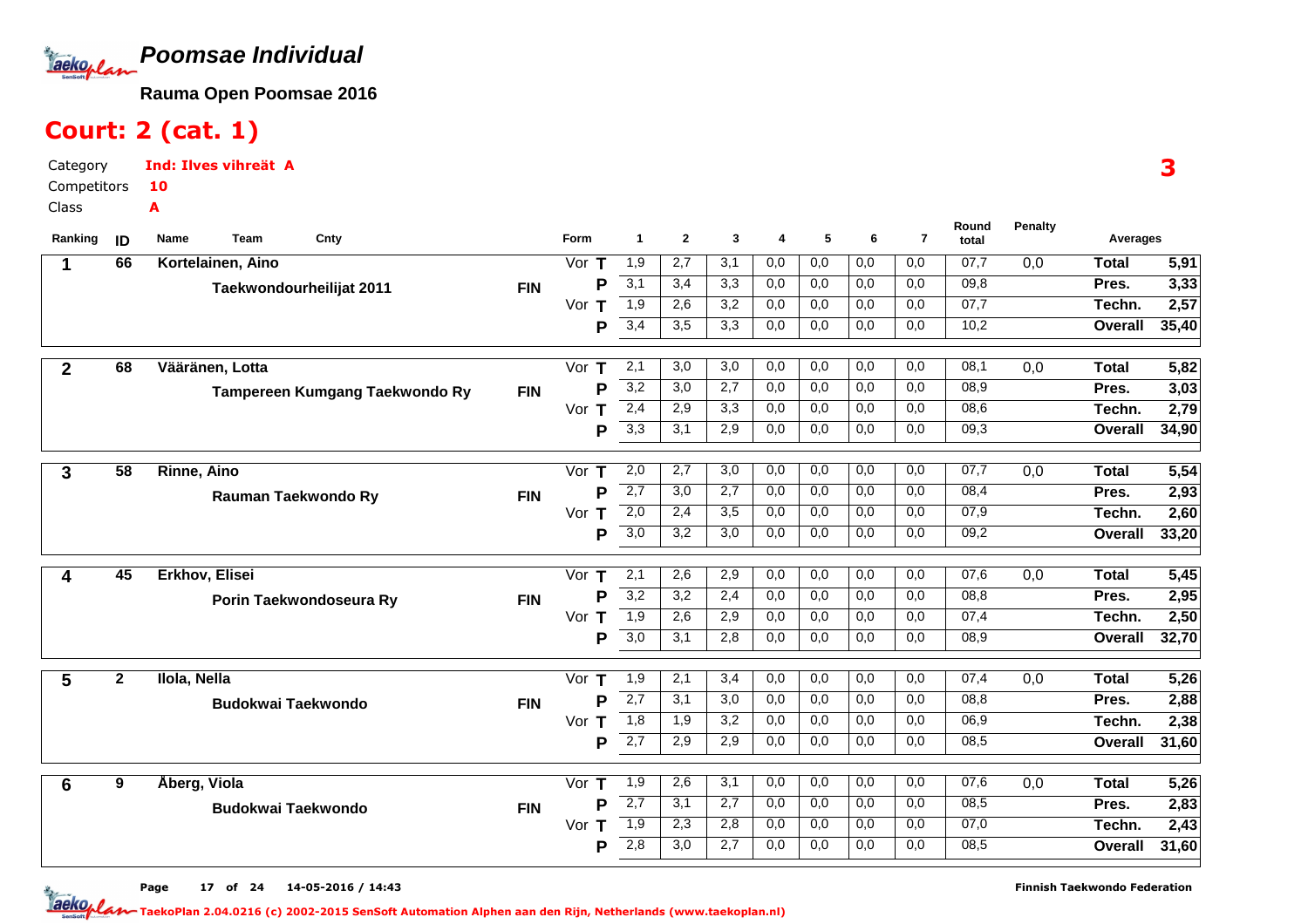

# Court: 2 (cat. 1)

Category CompetitorsClassInd: Ilves vihreät A10A

|         |    | Team                   |                              |            | <b>Form</b> | 1   | $\mathbf{2}$ | 3   | 4   | 5   | 6   | 7   | Round | <b>Penalty</b> |          |       |
|---------|----|------------------------|------------------------------|------------|-------------|-----|--------------|-----|-----|-----|-----|-----|-------|----------------|----------|-------|
| Ranking | ID | Name                   | Cnty                         |            |             |     |              |     |     |     |     |     | total |                | Averages |       |
|         | 5  | <b>Mattsson, Rufus</b> |                              |            | Vor         | 1,6 | 2,3          | 2,7 | 0,0 | 0,0 | 0,0 | 0,0 | 06,6  | 0,0            | Total    | 5,00  |
|         |    | Budokwai Taekwondo     |                              | <b>FIN</b> | Р           | 2,8 | 2,8          | 2,7 | 0,0 | 0,0 | 0,0 | 0,0 | 08,3  |                | Pres.    | 2,82  |
|         |    |                        |                              |            | Vor         | 1,7 | 2,1          | 2,7 | 0,0 | 0,0 | 0,0 | 0,0 | 06,5  |                | Techn.   | 2,19  |
|         |    |                        |                              |            | P           | 3,0 | 2,9          | 2,7 | 0,0 | 0,0 | 0,0 | 0,0 | 08,6  |                | Overall  | 30,00 |
|         |    |                        |                              |            |             |     |              |     |     |     |     |     |       |                |          |       |
| 8       | 24 | Eide, Elias            |                              |            | Vor<br>т    | 2,1 | 2,1          | 2,6 | 0,0 | 0,0 | 0,0 | 0,0 | 06,8  | 0,0            | Total    | 4,86  |
|         |    |                        | Herttoniemen Taekwondo Hwang | <b>FIN</b> | Р           | 2,9 | 2,8          | 2,5 | 0,0 | 0,0 | 0,0 | 0,0 | 08,2  |                | Pres.    | 2,67  |
|         |    |                        |                              |            | Vor<br>т    | 1,6 | 1,9          | 2,9 | 0,0 | 0,0 | 0,0 | 0,0 | 06,4  |                | Techn.   | 2,20  |
|         |    |                        |                              |            | P           | 2,7 | 2,6          | 2,5 | 0,0 | 0,0 | 0,0 | 0,0 | 07,8  |                | Overall  | 29,20 |
|         |    |                        |                              |            |             |     |              |     |     |     |     |     |       |                |          |       |
| 9       | 4  | <b>Mattsson, Elmer</b> |                              |            | Vor<br>т    | 1,8 | 2,1          | 2,8 | 0,0 | 0,0 | 0,0 | 0,0 | 06,7  | 0,0            | Total    | 4,78  |
|         |    | Budokwai Taekwondo     |                              | <b>FIN</b> | Р           | 2,7 | 2,8          | 2,5 | 0,0 | 0,0 | 0,0 | 0,0 | 08,0  |                | Pres.    | 2,65  |
|         |    |                        |                              |            | Vor<br>т    | 1,5 | 2,1          | 2,5 | 0,0 | 0,0 | 0,0 | 0,0 | 06,1  |                | Techn.   | 2,13  |
|         |    |                        |                              |            | P           | 2,7 | 2,7          | 2,5 | 0,0 | 0,0 | 0,0 | 0,0 | 07,9  |                | Overall  | 28,70 |
|         |    |                        |                              |            |             |     |              |     |     |     |     |     |       |                |          |       |

3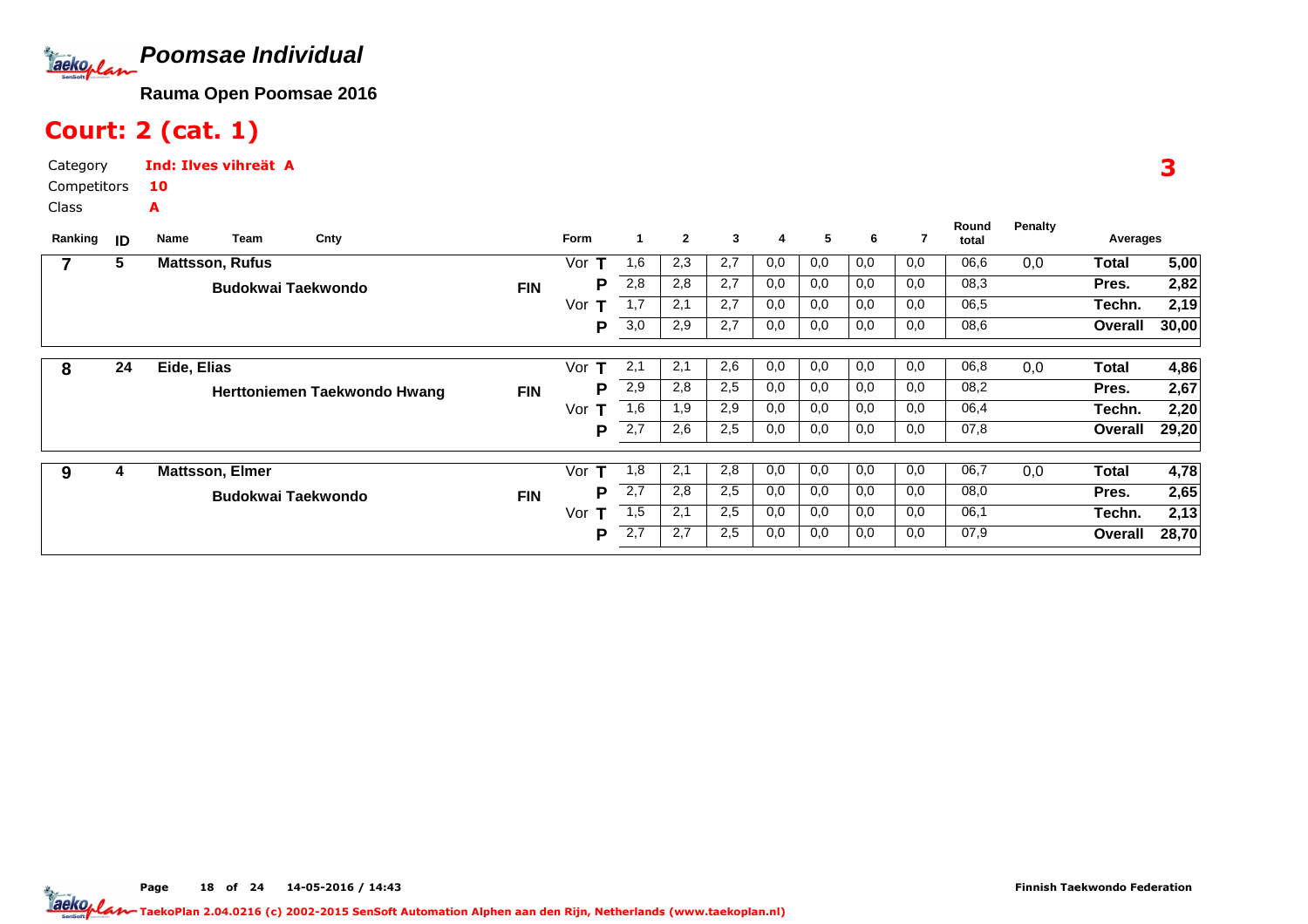

# Court: 2 (cat. 2)

Category CompetitorsClassInd: Ilves siniset A4A

| ID | Team<br><b>Name</b> | Cnty                                 |                                                                                                                                                   | <b>Form</b>              | -1                          | $\mathbf{2}$      | 3                 | 4                 | 5          | 6                 | 7          | Round<br>total    | <b>Penalty</b>       | Averages          |                                              |
|----|---------------------|--------------------------------------|---------------------------------------------------------------------------------------------------------------------------------------------------|--------------------------|-----------------------------|-------------------|-------------------|-------------------|------------|-------------------|------------|-------------------|----------------------|-------------------|----------------------------------------------|
| 47 |                     |                                      |                                                                                                                                                   | Vor                      | 3,2                         | 3,1               | 2,6               | 3,2               | 2,8        | 0,0               | 0,0        | 14,9              | 0,0                  | <b>Total</b>      | 6,30                                         |
|    |                     |                                      | <b>FIN</b>                                                                                                                                        | Р                        | 3,3                         | 3,8               | 3,4               | 3,5               | 3,5        | 0,0               | 0,0        | 17,5              |                      | Pres.             | 3,38                                         |
|    |                     |                                      |                                                                                                                                                   | Vor<br>т                 | 3,3                         | 2,7               | 2,9               | 2,8               | 2,7        | 0,0               | 0,0        | 14,4              |                      | Techn.            | 2,91                                         |
|    |                     |                                      |                                                                                                                                                   | P                        | 3,2                         | 3,5               | 3,2               | 3,6               | 3,2        | 0,0               | 0,0        | 16,7              |                      | Overall           | 63,50                                        |
|    |                     |                                      |                                                                                                                                                   |                          |                             |                   |                   |                   |            |                   |            |                   |                      |                   | 6,21                                         |
|    |                     |                                      |                                                                                                                                                   | Р                        | 3,4                         | 3,7               | 3,5               | 3,3               | 3,3        | 0,0               | 0,0        | 17,2              |                      | Pres.             | 3,36                                         |
|    |                     |                                      |                                                                                                                                                   | Vor<br>т                 | 3,4                         | 2,9               | $\overline{2,7}$  | 2,1               | 2,7        | 0,0               | 0,0        | 13,8              |                      | Techn.            | 2,85                                         |
|    |                     |                                      |                                                                                                                                                   | P                        | 3,3                         | 3,6               | 3,4               | 3,3               | 3,2        | 0,0               | 0,0        | 16,8              |                      | Overall           | 62,40                                        |
|    |                     |                                      |                                                                                                                                                   |                          |                             |                   |                   |                   |            |                   |            |                   |                      |                   | 5,38                                         |
|    |                     |                                      | <b>FIN</b>                                                                                                                                        | P                        | 2,7                         | 3,5               | 3,1               | 3,0               | 3,1        | 0,0               | 0,0        | 15,4              |                      | Pres.             | 3,00                                         |
|    |                     |                                      |                                                                                                                                                   | Vor<br>т                 | 2,7                         | 2,1               | 2,7               | 1,9               | 2,3        | 0,0               | 0,0        | 11,7              |                      | Techn.            | 2,38                                         |
|    |                     |                                      |                                                                                                                                                   | Р                        | 2,6                         | 3,0               | 3,1               | 3,0               | 2,8        | 0,0               | 0,0        | 14,5              |                      | Overall           | 53,80                                        |
|    |                     |                                      |                                                                                                                                                   |                          |                             |                   |                   | 2,1               |            | 0,0               |            |                   |                      |                   | 5,31                                         |
|    |                     |                                      |                                                                                                                                                   | P                        | 3,0                         | 3,1               | 3,1               | 3,1               | 3,0        | 0,0               | 0,0        | 15,3              |                      | Pres.             | 3,10                                         |
|    |                     |                                      |                                                                                                                                                   | Vor<br>т                 | 2,9                         | 2,0               | 2,4               | 2,1               | 2,2        | 0,0               | 0,0        | 11,6              |                      | Techn.            | 2,21                                         |
|    |                     |                                      |                                                                                                                                                   | Р                        | 2,9                         | 3,1               | 3,2               | 3,1               | 3,2        | 0,0               | 0,0        | 15,5              |                      | Overall           | 54,20                                        |
|    | 12<br>57<br>49      | Knutsson, Mia<br><b>Rinne, Eelis</b> | Järvenpää, Joonas<br>Porin Taekwondoseura Ry<br><b>Espoo Hwarang Team Ry</b><br>Rauman Taekwondo Ry<br>Lindgren, Leevi<br>Porin Taekwondoseura Ry | <b>FIN</b><br><b>FIN</b> | Vor<br>Vor<br>т<br>т<br>Vor | 3,1<br>2,9<br>3,1 | 2,7<br>2,1<br>2,1 | 3,1<br>2,6<br>2,4 | 2,9<br>2,2 | 2,8<br>2,4<br>2,1 | 0,0<br>0,0 | 0,0<br>0,0<br>0,0 | 14,6<br>12,2<br>11,8 | 0,0<br>0,0<br>0,0 | <b>Total</b><br><b>Total</b><br><b>Total</b> |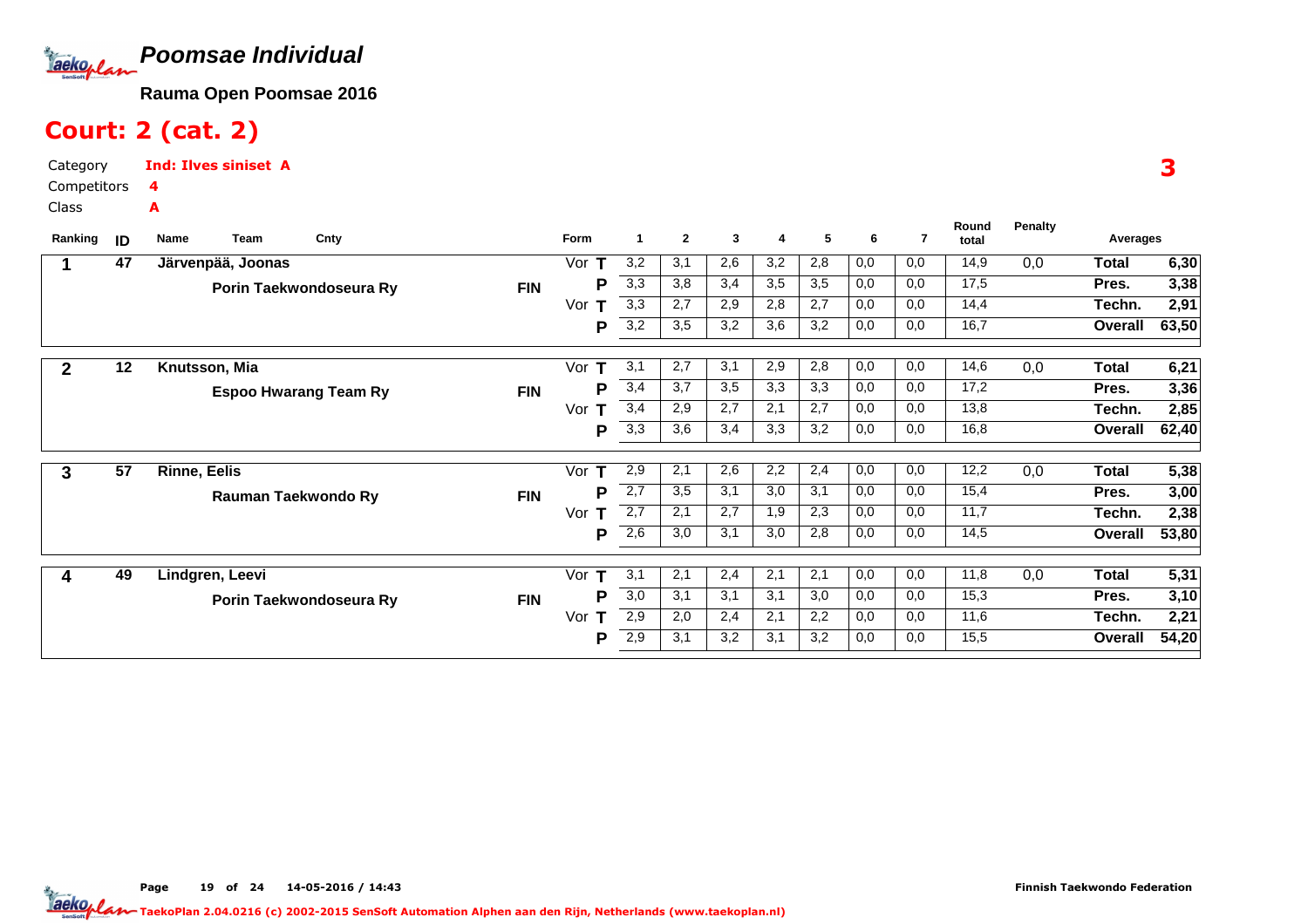

# Court: 2 (cat. 6)

A

Category CompetitorsInd: Keltaiset Female A2

Class

| Ranking | ID | Name | Team             | Cnty                      |            | <b>Form</b> |     | 2   | 3   | 4   | 5   | 6   |     | Round<br>total | Penalty | Averages |       |
|---------|----|------|------------------|---------------------------|------------|-------------|-----|-----|-----|-----|-----|-----|-----|----------------|---------|----------|-------|
|         | 31 |      | Tikkanen, Laura  |                           |            | Vor         | 2,7 | 2,7 | 3,0 | 2,3 | 2,9 | 0,0 | 0,0 | 13,6           | 0,0     | Total    | 5,87  |
|         |    |      |                  | Klaukkalan Tae Kwon Do Ry | <b>FIN</b> | P           | 2,8 | 3,2 | 2,7 | 3,5 | 3,2 | 0,0 | 0,0 | 15,4           |         | Pres.    | 3,05  |
|         |    |      |                  |                           |            | Vor         | 2,8 | 2,9 | 3,3 | 2,5 | 2,9 | 0,0 | 0,0 | 14,4           |         | Techn.   | 2,82  |
|         |    |      |                  |                           |            | P           | 2,9 | 3,1 | 2,7 | 3,5 | 3,1 | 0,0 | 0,0 | 15,3           |         | Overall  | 58,70 |
|         | 33 |      | Kokkarinen, Sini |                           |            | Vor         | 2,9 | 2,4 | 2,9 | 2,2 | 2,8 | 0,0 | 0,0 | 13,2           | 0,0     | Total    | 5,59  |
|         |    |      |                  | Kuopion Taekwondo Ry      | <b>FIN</b> | P           | 2,7 | 3,2 | 2,7 | 3,6 | 3,0 | 0,0 | 0,0 | 15,2           |         | Pres.    | 3,00  |
|         |    |      |                  |                           |            | Vor $T$     | 2,8 | 2,0 | 3,0 | 2,1 | 2,5 | 0,0 | 0,0 | 12,4           |         | Techn.   | 2,59  |
|         |    |      |                  |                           |            | P           | 2,9 | 3,1 | 2,9 | 3,6 | 3,1 | 0,0 | 0,0 | 15,6           |         | Overall  | 56,40 |

Page 20 of 24 14-05-2016 / 14:43 20 of 24 14-05-2016 / 14:4

3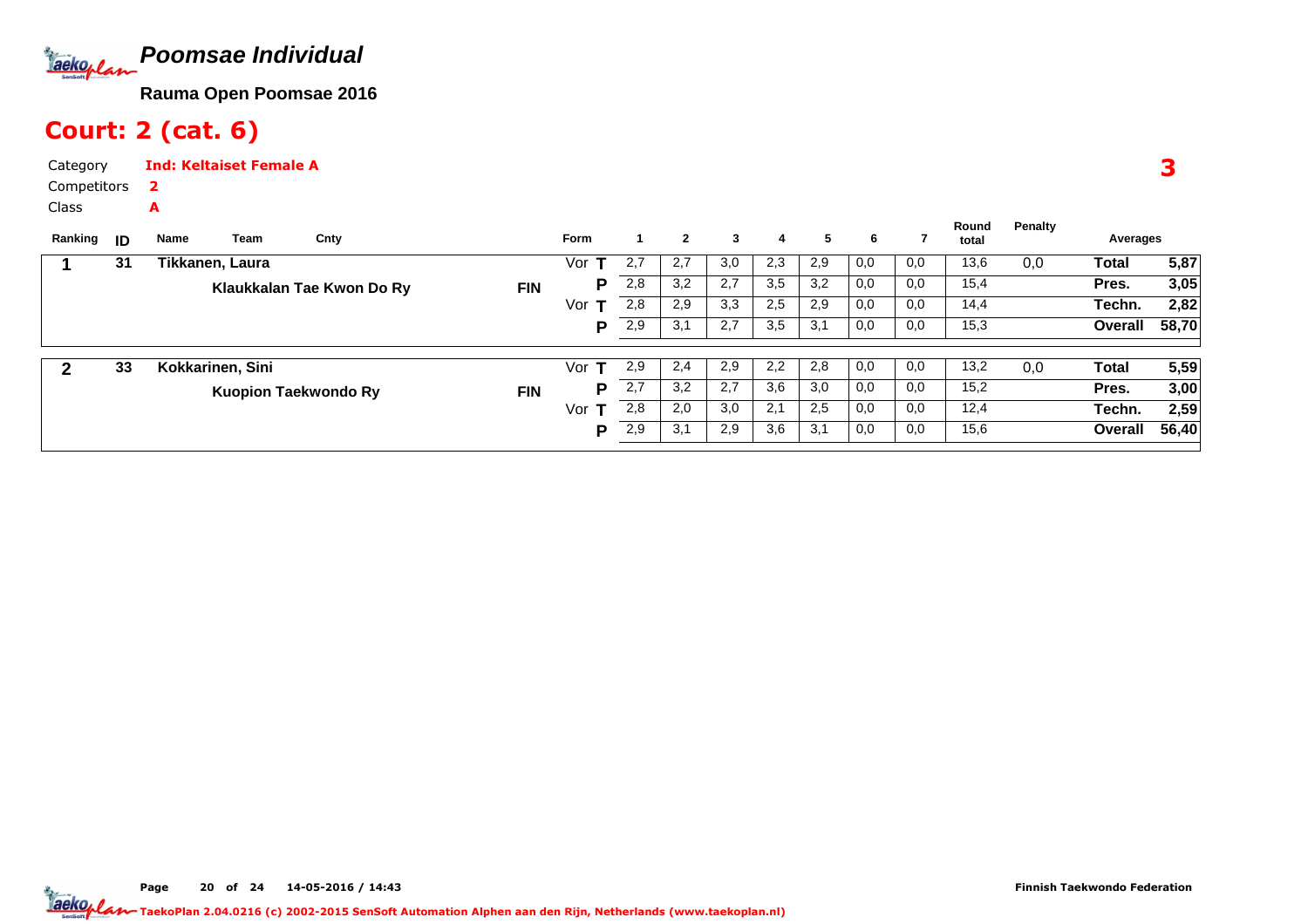

# Court: 2 (cat. 7)

A

Category CompetitorsInd: Vihreät Male A2

Class

| ID | Team<br>Name   | Cnty |                                                                            | <b>Form</b> |     | $\mathbf{2}$ | 3   | 4   | 5   | 6   |     | Round<br>total | Penalty | Averages     |       |
|----|----------------|------|----------------------------------------------------------------------------|-------------|-----|--------------|-----|-----|-----|-----|-----|----------------|---------|--------------|-------|
| 60 | Anttila, Veeti |      |                                                                            | Vor         | 2,6 | 2,7          | 2,9 | 2,1 | 2,8 | 0,0 | 0,0 | 13,1           | 0,0     | Total        | 5,78  |
|    |                |      | <b>FIN</b>                                                                 | P           | 3,2 | 3,2          | 3,1 | 3,3 | 3.3 | 0,0 | 0,0 | 16,1           |         | Pres.        | 3,21  |
|    |                |      |                                                                            | Vor         | 2,8 | 1,9          | 2,9 | 2,1 | 2,4 | 0,0 | 0,0 | 12,1           |         | Techn.       | 2,56  |
|    |                |      |                                                                            | P           | 3,2 | 3,2          | 3,2 | 3,0 | 3,2 | 0,0 | 0,0 | 15,8           |         | Overall      | 57,10 |
| 34 |                |      |                                                                            | Vor         | 2,2 | 1.9          | 2,7 | 2,3 | 2,8 | 0,0 | 0,0 | 11,9           | 0,0     | <b>Total</b> | 5,02  |
|    |                |      | <b>FIN</b>                                                                 | P           | 2,8 | 3,1          | 2,5 | 3,8 | 3,1 | 0,0 | 0,0 | 15,3           |         | Pres.        | 2,98  |
|    |                |      |                                                                            | Vor<br>т    | 1,8 |              | 1,5 | 1,5 | 2,4 | 0,0 | 0,0 | 08,9           |         | Techn.       | 2,03  |
|    |                |      |                                                                            | P           | 2,8 | 3,1          | 2,4 | 3,5 | 3,0 | 0,0 | 0,0 | 14,8           |         | Overall      | 50,90 |
|    |                |      | Soukan Taekwondo Klubi<br>Nousiainen, Lauri<br><b>Kuopion Taekwondo Ry</b> |             |     |              |     |     |     |     |     |                |         |              |       |

3

Page 21 of 24 14-05-2016 / 14:43 21 of 24 14-05-2016 / 14:4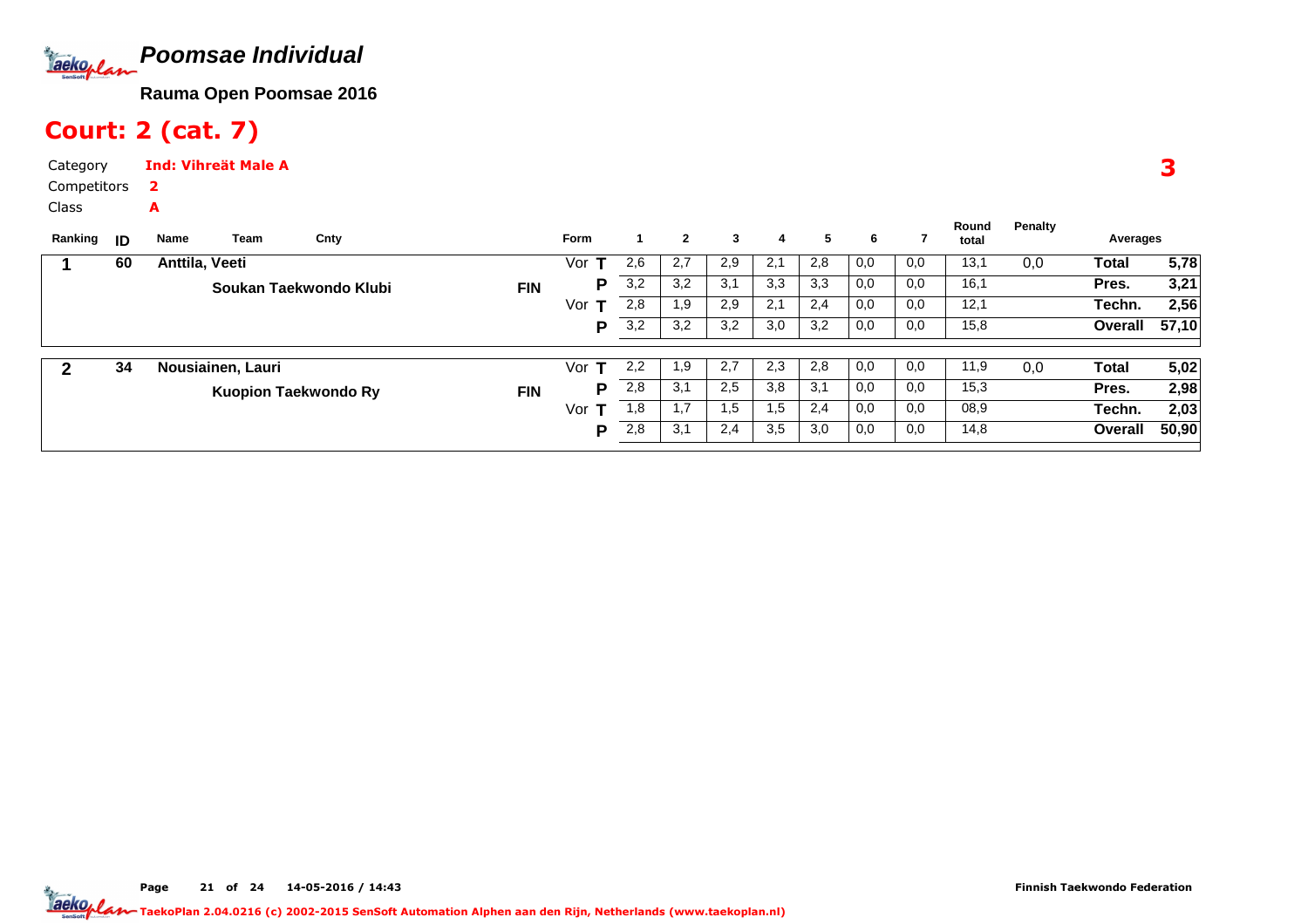

# Court: 2 (cat. 8)

Category CompetitorsInd: Vihreät Female A3A

Class

| Ranking | ID | Team<br>Name                | Cnty                         |            | Form      | 1                | $\mathbf{2}$ | 3   | 4   | 5   | 6   | 7   | Round<br>total | Penalty | Averages |       |
|---------|----|-----------------------------|------------------------------|------------|-----------|------------------|--------------|-----|-----|-----|-----|-----|----------------|---------|----------|-------|
|         | 25 | Vainikainen, Mari-Pauliina  |                              |            | Vor<br>т  | 2,8              | 2,8          | 3,4 | 2,6 | 2,9 | 0,0 | 0,0 | 14,5           | 0,0     | Total    | 5,88  |
|         |    |                             | Herttoniemen Taekwondo Hwang | <b>FIN</b> | P         | 3,1              | 3,3          | 3,2 | 3,8 | 3,3 | 0,0 | 0,0 | 16,7           |         | Pres.    | 3,23  |
|         |    |                             |                              |            | Vor       | 2,4              | 2,2          | 2,7 | 2,4 | 2,6 | 0,0 | 0,0 | 12,3           |         | Techn.   | 2,65  |
|         |    |                             |                              |            | P         | 3,0              | 3,3          | 3,0 | 3,6 | 3,3 | 0,0 | 0,0 | 16,2           |         | Overall  | 59,70 |
|         | 35 | Peura, Liina                |                              |            | т<br>Vor  | 2,9              | 2,7          | 3,0 | 2,8 | 2,9 | 0,0 | 0,0 | 14,3           | 0,0     | Total    | 5,87  |
|         |    | <b>Kuopion Taekwondo Ry</b> |                              | <b>FIN</b> | P         | 3,0              | 3,0          | 2,9 | 3,4 | 3,1 | 0,0 | 0,0 | 15,4           |         | Pres.    | 3,05  |
|         |    |                             |                              |            | Vor<br>т  | 2,8              | 2,4          | 3,0 | 2,8 | 2,7 | 0,0 | 0,0 | 13,7           |         | Techn.   | 2,82  |
|         |    |                             |                              |            | P         | 3,1              | 3,0          | 2,9 | 3,4 | 3,1 | 0,0 | 0,0 | 15,5           |         | Overall  | 58,90 |
| 3       | 39 | Huhtala, Tiia               |                              |            | Vor<br>т  | 2,8              | 3,1          | 3,5 | 2,2 | 3,1 | 0,0 | 0,0 | 14,7           | 0,0     | Total    | 5,85  |
|         |    | <b>Malmin Taekwondo Ry</b>  |                              | <b>FIN</b> | D         | $\overline{3,0}$ | 3,2          | 3,0 | 3,6 | 3,2 | 0,0 | 0,0 | 16,0           |         | Pres.    | 3,11  |
|         |    |                             |                              |            | Vor.<br>т | 2,2              | 2,7          | 3,4 | 2,0 | 2,5 | 0,0 | 0,0 | 12,8           |         | Techn.   | 2,73  |
|         |    |                             |                              |            | P         | 2,9              | 3,2          | 3,1 | 3,1 | 3,1 | 0,0 | 0,0 | 15,4           |         | Overall  | 58,90 |

3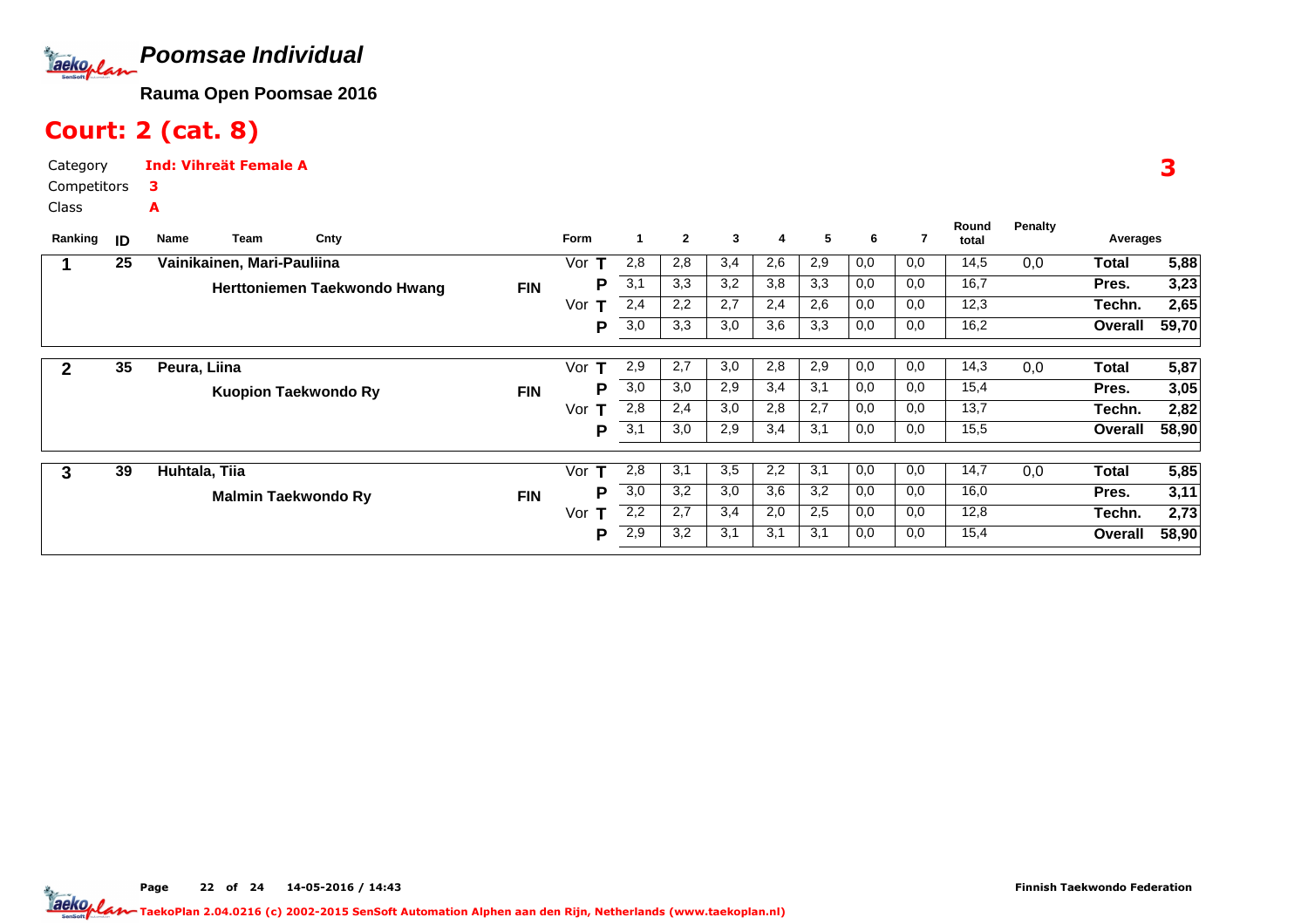

# Court: 2 (cat. 9)

A

Category CompetitorsInd: Siniset Male A2

Class

| Ranking | ID | Name              | Team                       | Cnty                        |            | <b>Form</b> |     | $\mathbf{2}$ | 3   | 4   | 5   | 6   |     | Round<br>total | Penalty | Averages     |       |
|---------|----|-------------------|----------------------------|-----------------------------|------------|-------------|-----|--------------|-----|-----|-----|-----|-----|----------------|---------|--------------|-------|
|         | 36 | Virtaharju, Risto |                            |                             |            | Vor         | 2,8 | 3,1          | 3,3 | 2,9 | 3,1 | 0,0 | 0,0 | 15,2           | 0,0     | Total        | 6,25  |
|         |    |                   |                            | <b>Kuopion Taekwondo Ry</b> | <b>FIN</b> | Р           | 3,2 | 3,3          | 3,0 | 3,8 | 3,4 | 0,0 | 0,0 | 16,7           |         | Pres.        | 3,29  |
|         |    |                   |                            |                             |            | Vor         | 2,9 | 2,9          | 3,4 | 2,9 | 2,8 | 0,0 | 0,0 | 14,9           |         | Techn.       | 2,96  |
|         |    |                   |                            |                             |            | P           | 3,3 | 3,3          | 3,2 | 3,9 | 3,2 | 0,0 | 0,0 | 16,9           |         | Overall      | 63,70 |
|         | 40 | Isosalo, Mika     |                            |                             |            | Vor         | 2,1 | 2,3          | 2,9 | 2,3 | 2,9 | 0,0 | 0,0 | 12,5           | 0,0     | <b>Total</b> | 5,50  |
|         |    |                   | <b>Malmin Taekwondo Ry</b> |                             | <b>FIN</b> | Р           | 3,0 | 3,3          | 3,1 | 3,5 | 3,2 | 0,0 | 0,0 | 16,1           |         | Pres.        | 3,15  |
|         |    |                   |                            |                             |            | Vor         | 2,4 | 1,8          | 2,8 | 1,7 | 2,4 | 0,0 | 0,0 | 11,1           |         | Techn.       | 2,35  |
|         |    |                   |                            |                             |            | P           | 3,0 | 3,2          | 3,0 | 3,3 | 3,1 | 0,0 | 0,0 | 15,6           |         | Overall      | 55,30 |

3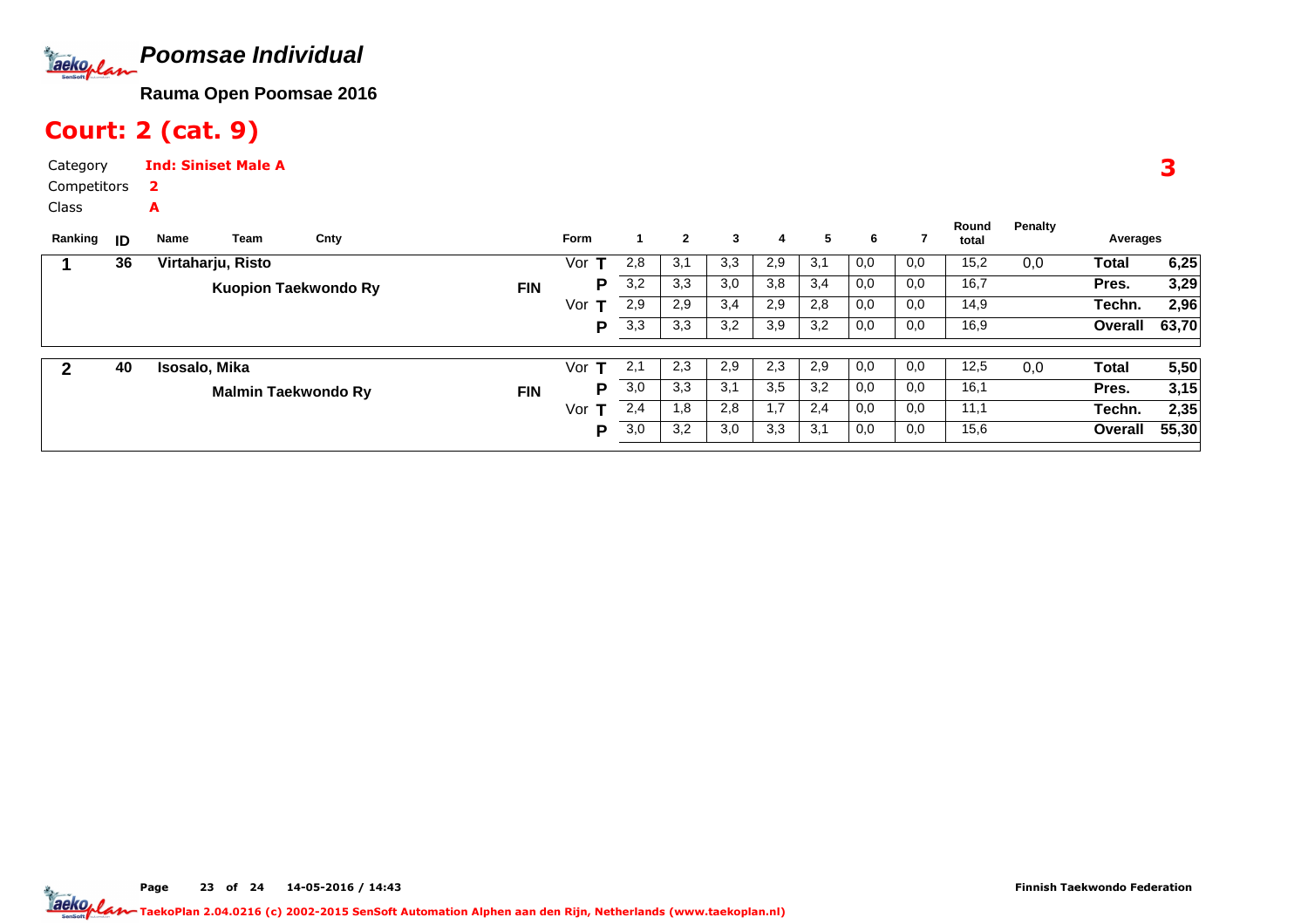

# Court: 2 (cat. 10)

Category CompetitorsClassInd: Siniset Female A6A

| Ranking        | ID              | Team<br>Cnty<br>Name            |            | <b>Form</b>        | $\blacktriangleleft$ | $\mathbf{2}$ | 3                | 4                | 5   | 6   | $\overline{7}$ | Round<br>total | <b>Penalty</b>   | Averages        |              |
|----------------|-----------------|---------------------------------|------------|--------------------|----------------------|--------------|------------------|------------------|-----|-----|----------------|----------------|------------------|-----------------|--------------|
| 1              | 16              | Uuskoski, Patricia              |            | Vor $T$            | 3,0                  | 3,1          | 3,1              | 2,7              | 3,1 | 0,0 | 0,0            | 15,0           | $\overline{0,0}$ | <b>Total</b>    | 6,42         |
|                |                 | <b>Espoo Hwarang Team Ry</b>    | <b>FIN</b> | Þ                  | 3,4                  | 3,3          | 3,3              | 3,7              | 3,3 | 0,0 | 0,0            | 17,0           |                  | Pres.           | 3,33         |
|                |                 |                                 |            | Vor<br>т           | $\overline{3,1}$     | 3,1          | 3,3              | 3,0              | 3,1 | 0,0 | 0,0            | 15,6           |                  | Techn.          | 3,09         |
|                |                 |                                 |            | P                  | $\overline{3,3}$     | 3,3          | 3,3              | 3,6              | 3,4 | 0,0 | 0,0            | 16,9           |                  | Overall         | 64,50        |
|                | 65              | Kortelainen, Aino               |            | Vor                | 2,5                  | 2,7          | 3,3              | 2,1              | 2,7 | 0,0 | 0,0            | 13,3           | 0,0              | <b>Total</b>    |              |
| $\overline{2}$ |                 |                                 |            | т<br>P             | 3,3                  | 3,4          | 3,5              | 3,8              | 3,3 | 0,0 | 0,0            | 17,3           |                  | Pres.           | 6,03<br>3,40 |
|                |                 | Taekwondourheilijat 2011        | <b>FIN</b> | Vor<br>т           | 2,4                  | 2.7          | 3,2              | 2,3              | 2,8 | 0,0 | 0,0            | 13,4           |                  | Techn.          | 2,63         |
|                |                 |                                 |            | P                  | 3,3                  | 3,4          | 3,5              | 3,8              | 3,3 | 0,0 | 0,0            | 17,3           |                  | Overall         | 61,30        |
|                |                 |                                 |            |                    |                      |              |                  |                  |     |     |                |                |                  |                 |              |
| 3              | 62              | <b>Pavlikov, Khelsey</b>        |            | Vor<br>т           | 2,8                  | 2,7          | 3,0              | 2,6              | 2,9 | 0,0 | 0,0            | 14,0           | 0,0              | <b>Total</b>    | 6,00         |
|                |                 | Soukan Taekwondo Klubi          | <b>FIN</b> | P                  | 3,0                  | 3,3          | 3,0              | 3,5              | 3,2 | 0,0 | 0,0            | 16,0           |                  | Pres.           | 3,20         |
|                |                 |                                 |            | Vor $T$            | 2,9                  | 2,7          | 3,1              | 2,8              | 2,5 | 0,0 | 0,0            | 14,0           |                  | Techn.          | 2,80         |
|                |                 |                                 |            | P                  | $\overline{3,2}$     | 3,3          | $\overline{3,2}$ | 3,7              | 3,1 | 0,0 | 0,0            | 16,5           |                  | Overall         | 60,50        |
|                | 50              |                                 |            | Vor $T$            | 2,6                  | 3,0          | 3,5              | 2,8              | 3,0 | 0,0 | 0,0            | 14,9           |                  |                 |              |
| 4              |                 | Lindgren, Maria                 |            | P                  | 3,1                  | 3,3          | 3,3              | 3,6              | 3,1 | 0,0 | 0,0            | 16,4           | 0,0              | <b>Total</b>    | 5,93         |
|                |                 | Porin Taekwondoseura Ry         | <b>FIN</b> | Vor<br>$\mathbf T$ | 2,5                  | 2,7          | 2,9              | 2,6              | 2,8 | 0,0 | 0,0            | 13,5           |                  | Pres.<br>Techn. | 3,11<br>2,81 |
|                |                 |                                 |            | P                  | 2,9                  | 3,1          | 2,9              | 3,7              | 3,0 | 0,0 | 0,0            | 15,6           |                  | Overall         | 60,40        |
|                |                 |                                 |            |                    |                      |              |                  |                  |     |     |                |                |                  |                 |              |
| 5              | $\overline{73}$ | Fagerholm, Jessica              |            | Vor $T$            | 2,7                  | 2,5          | 3,0              | 2,6              | 2,9 | 0,0 | 0,0            | 13,7           | 0,0              | <b>Total</b>    | 5,71         |
|                |                 | <b>Saariston Taekwondo Park</b> | <b>FIN</b> | P                  | 3,1                  | 3,2          | 2,9              | 3,6              | 3,1 | 0,0 | 0,0            | 15,9           |                  | Pres.           | 3,10         |
|                |                 |                                 |            | Vor T              | 2,6                  | 2,2          | 2,9              | 2,1              | 2,7 | 0,0 | 0,0            | 12,5           |                  | Techn.          | 2,61         |
|                |                 |                                 |            | P                  | 3,1                  | 3,1          | 3,0              | 3,5              | 3,0 | 0,0 | 0,0            | 15,7           |                  | Overall         | 57,80        |
| $6\phantom{1}$ | 48              | Kujala, Tanja                   |            | Vor<br>т           | 2,7                  | 2,4          | 2,1              | 2,6              | 2,9 | 0,0 | 0,0            | 12,7           | 0,0              | <b>Total</b>    | 5,44         |
|                |                 |                                 | <b>FIN</b> | P                  | 2,9                  | 3,2          | $\overline{2,7}$ | 3,3              | 3,2 | 0,0 | 0,0            | 15,3           |                  | Pres.           | 3,06         |
|                |                 | Porin Taekwondoseura Ry         |            | Т<br>Vor           | $\overline{2,1}$     | 1,4          | 2,2              | 2,4              | 2,2 | 0,0 | 0,0            | 10,3           |                  | Techn.          | 2,37         |
|                |                 |                                 |            | P                  | 2,8                  | 3,2          | 2,5              | $\overline{3,6}$ | 3,1 | 0,0 | 0,0            | 15,2           |                  | Overall         | 53,50        |
|                |                 |                                 |            |                    |                      |              |                  |                  |     |     |                |                |                  |                 |              |

Page 24 of 24 14-05-2016 / 14:43 24 of 24 14-05-2016 / 14:4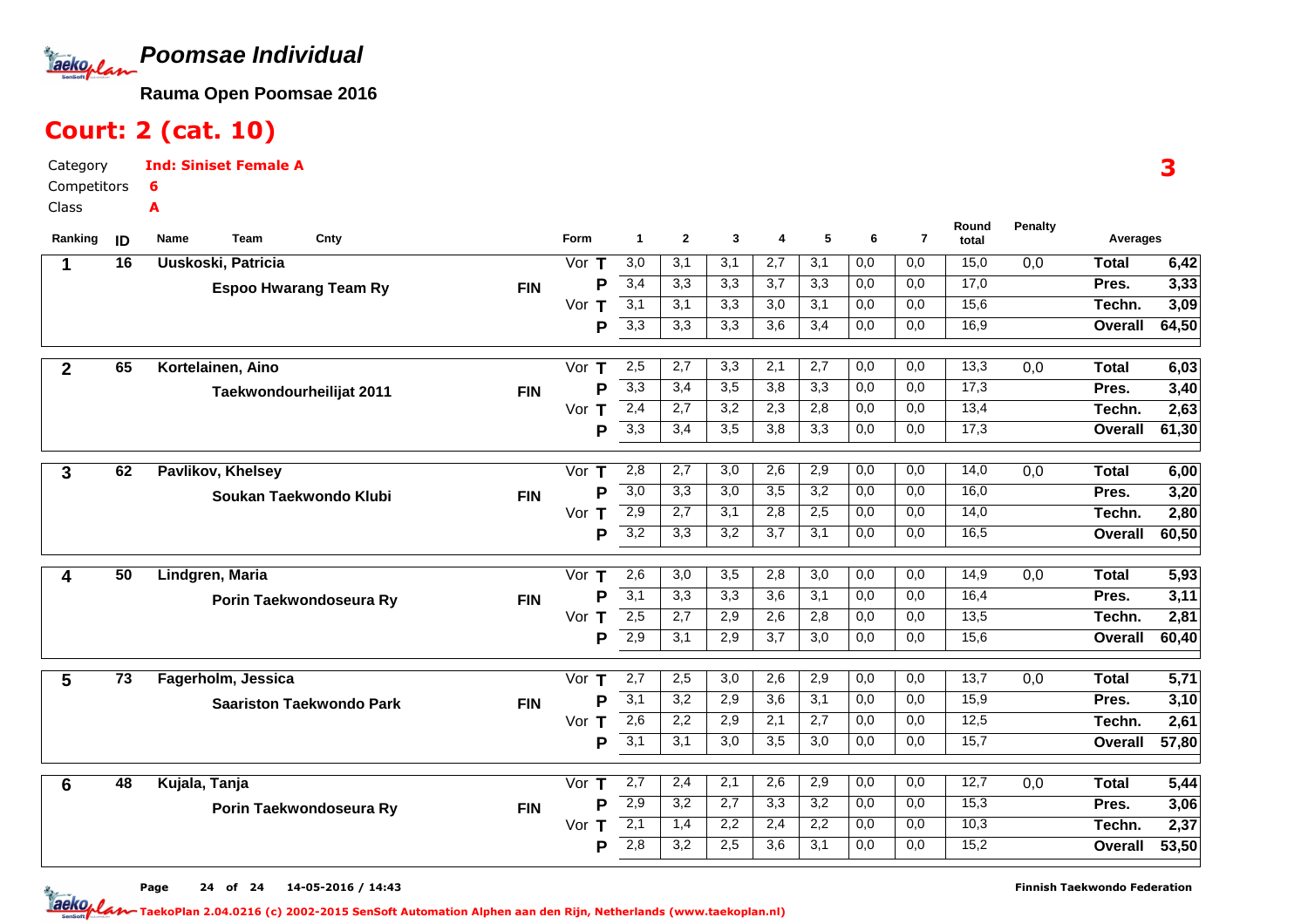

## Court: 1 (cat. 2)

Category Pair: Parit, alle 17 ACompetitorsClass2A

|              |                                       |      |            |      |     |     |     |     |     |     |     | Total | Penalty |                     |       |
|--------------|---------------------------------------|------|------------|------|-----|-----|-----|-----|-----|-----|-----|-------|---------|---------------------|-------|
|              | <b>Ranking Name</b>                   | Team | Cnty       | Form |     |     | 3   | 4   | 5   | 6   |     | round |         | <b>Total points</b> |       |
| 1            | EHT, Kuopio                           |      | <b>FIN</b> | Vor  | 2.6 | 3,2 | 3,0 | 0,0 | 0,0 | 0,0 | 0,0 | 08,8  | 0,0     | Total               | 6,71  |
|              | Koivistoinen, Veeti / Huuskonen, Eevi |      |            | P    | 3,9 | 4,0 | 4,2 | 0,0 | 0,0 | 0,0 | 0,0 | 12,1  |         | Pres.               | 3,95  |
|              |                                       |      |            | Vor  | 2.5 | 2,8 | 2.5 | 0,0 | 0,0 | 0,0 | 0,0 | 07,8  |         | Techn.              | 2,77  |
|              |                                       |      |            | P    | 3,6 | 3,9 | 4.1 | 0,0 | 0,0 | 0,0 | 0,0 | 11,6  |         | Overall             | 40,30 |
|              |                                       |      |            |      |     |     |     |     |     |     |     |       |         |                     |       |
| $\mathbf{2}$ | EHT, Mudo ry                          |      | <b>FIN</b> | Vor  | 2.5 | 2,9 | 2,3 | 0,0 | 0,0 | 0,0 | 0,0 | 07.7  | 0,0     | Total               | 6,39  |
|              | Knutsson, Mico / Suomalainen, Naam    |      |            | Р    | 3,7 | 3,7 | 3,9 | 0,0 | 0,0 | 0,0 | 0,0 | 11,3  |         | Pres.               | 3,77  |
|              |                                       |      |            | Vor  | 2.6 | 2,9 | 2,5 | 0,0 | 0,0 | 0,0 | 0,0 | 08,0  |         | Techn.              | 2,62  |
|              |                                       |      |            | P    | 3,5 | 3,9 | 3,9 | 0,0 | 0,0 | 0,0 | 0,0 | 11,3  |         | <b>Overall</b>      | 38,30 |

Page 1 of 1 14-05-2016 / 14:44 TaekoPlan 2.04.0216 (c) 2002-2015 SenSoft Automation Alphen aan den Rijn, Netherlands (www.taekoplan.nl)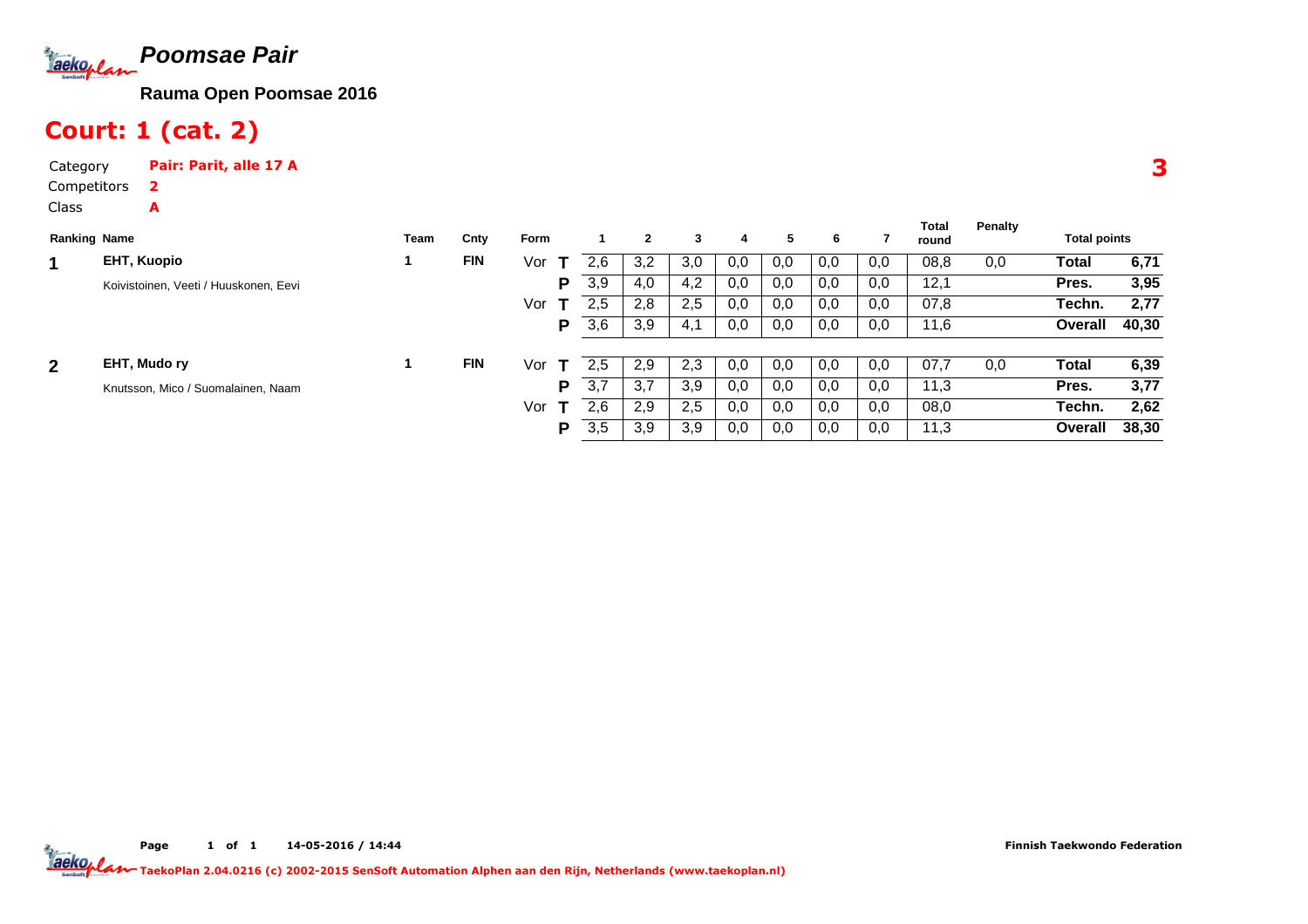

# Court: 2 (cat. 3)

| Category    | <b>Pair: Parit, ilves A</b> |
|-------------|-----------------------------|
| Competitors | з                           |
| Class       | А                           |

|              | <b>Ranking Name</b>                 |    | Cnty       | Form     |     | $\mathbf{2}$ | 3   | 4   | 5   | 6   | 7   | Total<br>round | Penalty | <b>Total points</b> |       |
|--------------|-------------------------------------|----|------------|----------|-----|--------------|-----|-----|-----|-----|-----|----------------|---------|---------------------|-------|
| 1            | Hwarang Taekwondo Nurmijärvi        |    | <b>FIN</b> | Vor<br>Т | 2,5 | 2,6          | 2,8 | 2,8 | 2,8 | 0,0 | 0,0 | 13,5           | 0,0     | Total               | 5,96  |
|              | Tainio, Misa / Myllynen, Niko       |    |            | Р        | 2,8 | 3,5          | 3,3 | 3,3 | 3,3 | 0,0 | 0,0 | 16,2           |         | Pres.               | 3,29  |
|              |                                     |    |            | Vor      | 3,0 | 2,5          | 2,8 | 2,3 | 2,6 | 0,0 | 0,0 | 13,2           |         | Techn.              | 2,68  |
|              |                                     |    |            | Р        | 2,9 | 3,7          | 3,4 | 3,2 | 3,2 | 0,0 | 0,0 | 16,4           |         | Overall             | 59,30 |
|              |                                     |    |            |          |     |              |     |     |     |     |     |                |         |                     |       |
| $\mathbf{2}$ | Porin Taekwondoseura Ry             | 1. | <b>FIN</b> | Vor<br>т | 3.0 | 2,3          | 3,0 | 1,9 | 2,2 | 0,0 | 0,0 | 12,4           | 0,0     | <b>Total</b>        | 5,86  |
|              | Järvenpää, Joonas / Lindgren, Leevi |    |            | Р        | 3,0 | 3,3          | 3,5 | 3,5 | 3,2 | 0,0 | 0,0 | 16,5           |         | Pres.               | 3,38  |
|              |                                     |    |            | Vor      | 3.1 | 2,4          | 2,5 | 2,2 | 2,5 | 0,0 | 0,0 | 12,7           |         | Techn.              | 2,48  |
|              |                                     |    |            | Р        | 3,0 | 3,7          | 3,4 | 3,5 | 3,4 | 0,0 | 0,0 | 17,0           |         | Overall             | 58,60 |
|              |                                     |    |            |          |     |              |     |     |     |     |     |                |         |                     |       |
| 3            | Budokwai Taekwondo                  | 1. | <b>FIN</b> | Vor<br>т | 3,0 | 2,3          | 2,5 | 2,8 | 2,5 | 0,0 | 0,0 | 13,1           | 0,0     | Total               | 5,46  |
|              | Ilola, Nella / Åberg, Viola         |    |            | Р        | 2,5 | 3,4          | 3,0 | 3,2 | 2,8 | 0,0 | 0,0 | 14,9           |         | Pres.               | 3,01  |
|              |                                     |    |            | Vor      | 2,5 | 2,1          | 2,7 | 2,2 | 2,2 | 0,0 | 0,0 | 11,7           |         | Techn.              | 2,45  |
|              |                                     |    |            | Р        | 2,5 | 3,2          | 3,1 | 3,1 | 2,9 | 0,0 | 0,0 | 14,8           |         | Overall             | 54,50 |

3

**Total**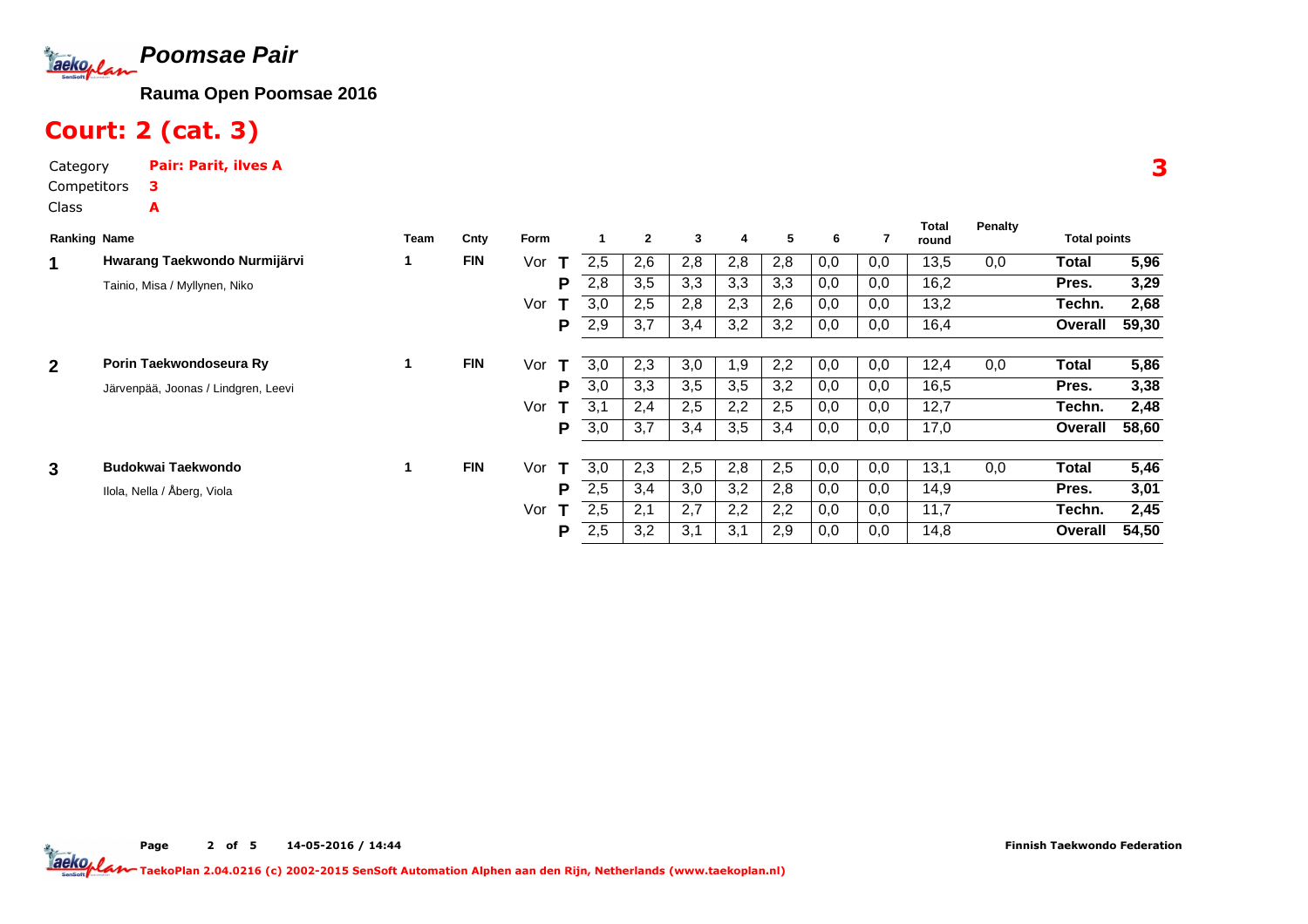

# Court: 2 (cat. 4)

| Category            | Pair: Parit, harrast A |      |      |      |              |   |   |   |                       |         | $\rightarrow$       |
|---------------------|------------------------|------|------|------|--------------|---|---|---|-----------------------|---------|---------------------|
| Competitors         |                        |      |      |      |              |   |   |   |                       |         |                     |
| Class               | A                      |      |      |      |              |   |   |   |                       |         |                     |
| <b>Ranking Name</b> |                        | Team | Cnty | Form | $\mathbf{2}$ | 3 | 4 | 6 | <b>Total</b><br>round | Penalty | <b>Total points</b> |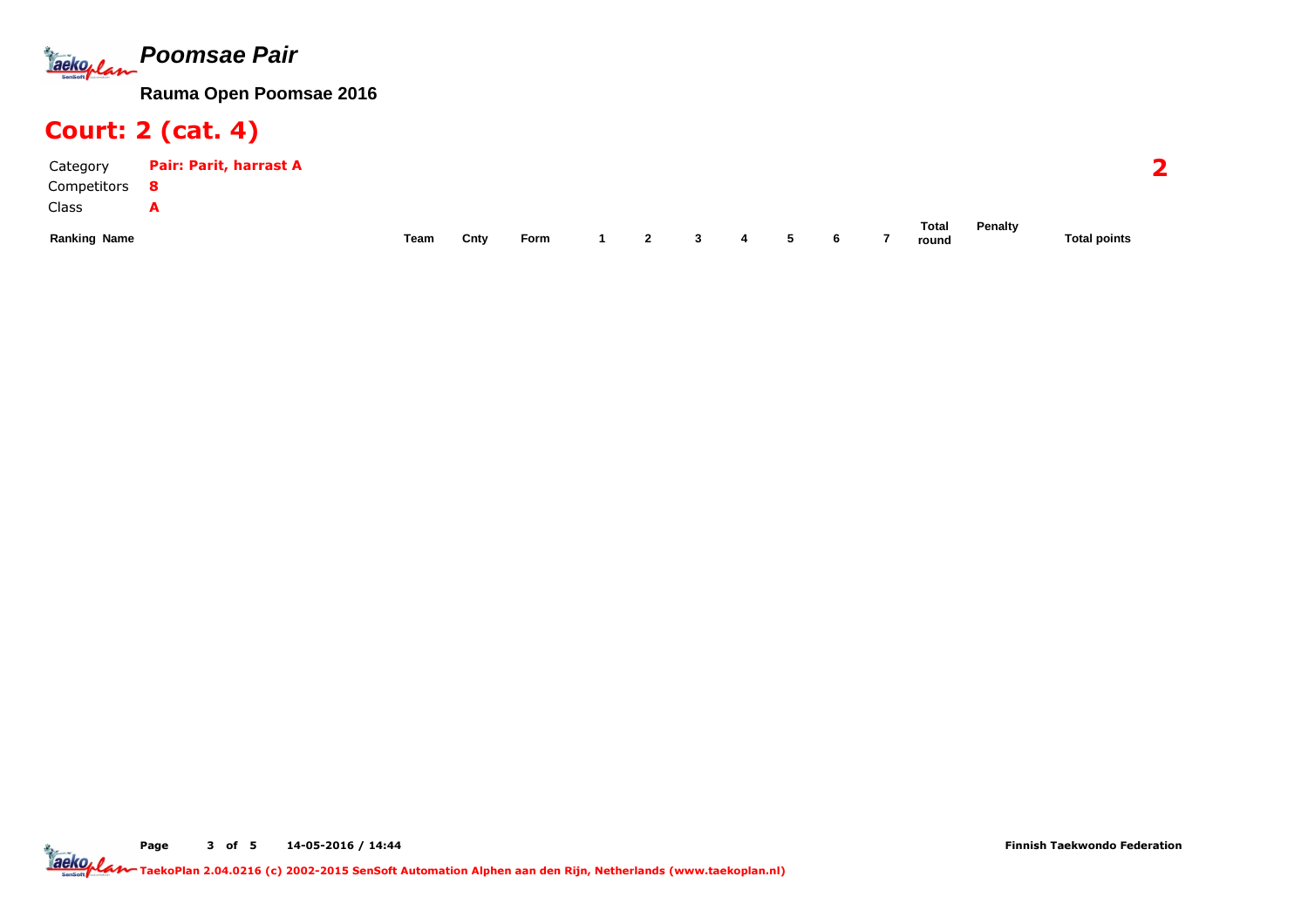

# Court: 2 (cat. 4)

Category Pair: Parit, harrast ACompetitorsClass8A

|                     |                                         |              |            |          |                  |                  |                  |                         |     |     |                | <b>Total</b> | <b>Penalty</b> |                     |                   |
|---------------------|-----------------------------------------|--------------|------------|----------|------------------|------------------|------------------|-------------------------|-----|-----|----------------|--------------|----------------|---------------------|-------------------|
| <b>Ranking Name</b> |                                         | <b>Team</b>  | Cnty       | Form     |                  | $\mathbf{2}$     | 3                | $\overline{\mathbf{4}}$ | 5   | 6   | $\overline{7}$ | round        |                | <b>Total points</b> |                   |
| 1                   | Helsingin Itsepuolustuskoulu            | 1.           | <b>FIN</b> | Vor<br>T | 3,1              | 3,2              | 2,9              | 3,5                     | 2,9 | 0,0 | 0,0            | 15,6         | 0,0            | <b>Total</b>        | 6,52              |
|                     | Räkköläinen, Linda / Mänty, Mira        |              |            | P        | $\overline{3,3}$ | 3,3              | 3,2              | 3,6                     | 3,8 | 0,0 | 0,0            | 17,2         |                | Pres.               | 3,40              |
|                     |                                         |              |            | Vor<br>т | 3,1              | 3,4              | 3,0              | 3,4                     | 2,9 | 0,0 | 0,0            | 15,8         |                | Techn.              | 3,12              |
|                     |                                         |              |            | P        | 3,3              | 3,3              | 3,2              | 3,6                     | 3,9 | 0,0 | 0,0            | 17,3         |                | Overall             | 65,90             |
| $\mathbf{2}$        | Helsingin Taekwondoseura Ry             | 1            | <b>FIN</b> | Vor<br>Т | 3,0              | 3,2              | 2,8              | 3,2                     | 2,3 | 0,0 | 0,0            | 14,5         | 0,0            | <b>Total</b>        | 6,13              |
|                     | Rejman, Felix / Rejman, Rosa            |              |            | P        | 3,3              | 3,4              | 3,2              | 3,2                     | 3,4 | 0,0 | 0,0            | 16,5         |                | Pres.               | 3,29              |
|                     |                                         |              |            | Vor      | 2,8              | 2,7              | 2,6              | 3,5                     | 2,2 | 0,0 | 0,0            | 13,8         |                | Techn.              | 2,85              |
|                     |                                         |              |            | P        | 3,3              | 3,3              | 3,2              | 3,2                     | 3,3 | 0,0 | 0,0            | 16,3         |                | Overall             | 61,10             |
|                     |                                         |              |            |          |                  |                  |                  |                         |     |     |                |              |                |                     |                   |
| 3                   | Rauman Taekwondo Ry                     | 1            | <b>FIN</b> | Vor      | 2,6              | 3,1              | 2,9              | 2,8                     | 2,4 | 0,0 | 0,0            | 13,8         | 0,0            | Total               | 6,02              |
|                     | Liang, Olli / Liang, Elli               |              |            | P        | $\overline{3,2}$ | 3,2              | 3,3              | 3,0                     | 3,4 | 0,0 | 0,0            | 16,1         |                | Pres.               | 3,25              |
|                     |                                         |              |            | Vor      | 2,6              | 2,9              | 2,8              | 3,2                     | 2,2 | 0,0 | 0,0            | 13,7         |                | Techn.              | 2,77              |
|                     |                                         |              |            | P        | $\overline{3,2}$ | 3,3              | 3,5              | 3,0                     | 3,3 | 0,0 | 0,0            | 16,3         |                | Overall             | 59,90             |
|                     |                                         |              |            |          |                  |                  |                  |                         |     |     |                |              |                |                     |                   |
| 4                   | Porin Taekwondoseura Ry                 | $\mathbf{2}$ | <b>FIN</b> | Vor<br>т | 2,7              | 2,5              | 2,9              | 2,8                     | 1,8 | 0,0 | 0,0            | 12,7         | 0,0            | <b>Total</b>        | $\overline{5,72}$ |
|                     | Lindgren, Maria / Kujala, Tanja         |              |            | P        | 3,3              | 3,1              | 3,2              | 2,9                     | 3,1 | 0,0 | 0,0            | 15,6         |                | Pres.               | 3,15              |
|                     |                                         |              |            | Vor      | $\overline{2,3}$ | 2,8              | 2,5              | 2,6                     | 2,0 | 0,0 | 0,0            | 12,2         |                | Techn.              | 2,57              |
|                     |                                         |              |            | P        | $\overline{3,2}$ | $\overline{3,2}$ | $\overline{3,2}$ | 2,6                     | 3,1 | 0,0 | 0,0            | 15,3         |                | Overall             | 55,80             |
| 5                   | <b>EHT, Saaristo Park</b>               | 1            | <b>FIN</b> | Vor      | 2,4              | $\overline{2,7}$ | $\overline{2,7}$ | $\overline{3,2}$        | 2,1 | 0,0 | 0,0            | 13,1         | 0,0            | Total               | 5,63              |
|                     |                                         |              |            | P        | $\overline{3,3}$ | 3,2              | 3,0              | 3,0                     | 2,9 | 0,0 | 0,0            | 15,4         |                | Pres.               | 3,03              |
|                     | Uuskoski, Patricia / Fagerholm, Jessica |              |            |          |                  |                  |                  |                         |     |     |                |              |                |                     |                   |
|                     |                                         |              |            | Vor      | 3,1              | 2,6              | 2,6              | 2,6                     | 2,0 | 0,0 | 0,0            | 12,9         |                | Techn.              | 2,60              |
|                     |                                         |              |            | P        | 3,2              | 3,0              | 3,1              | 2,9                     | 2,9 | 0,0 | 0,0            | 15,1         |                | Overall             | 56,50             |

3

**Total**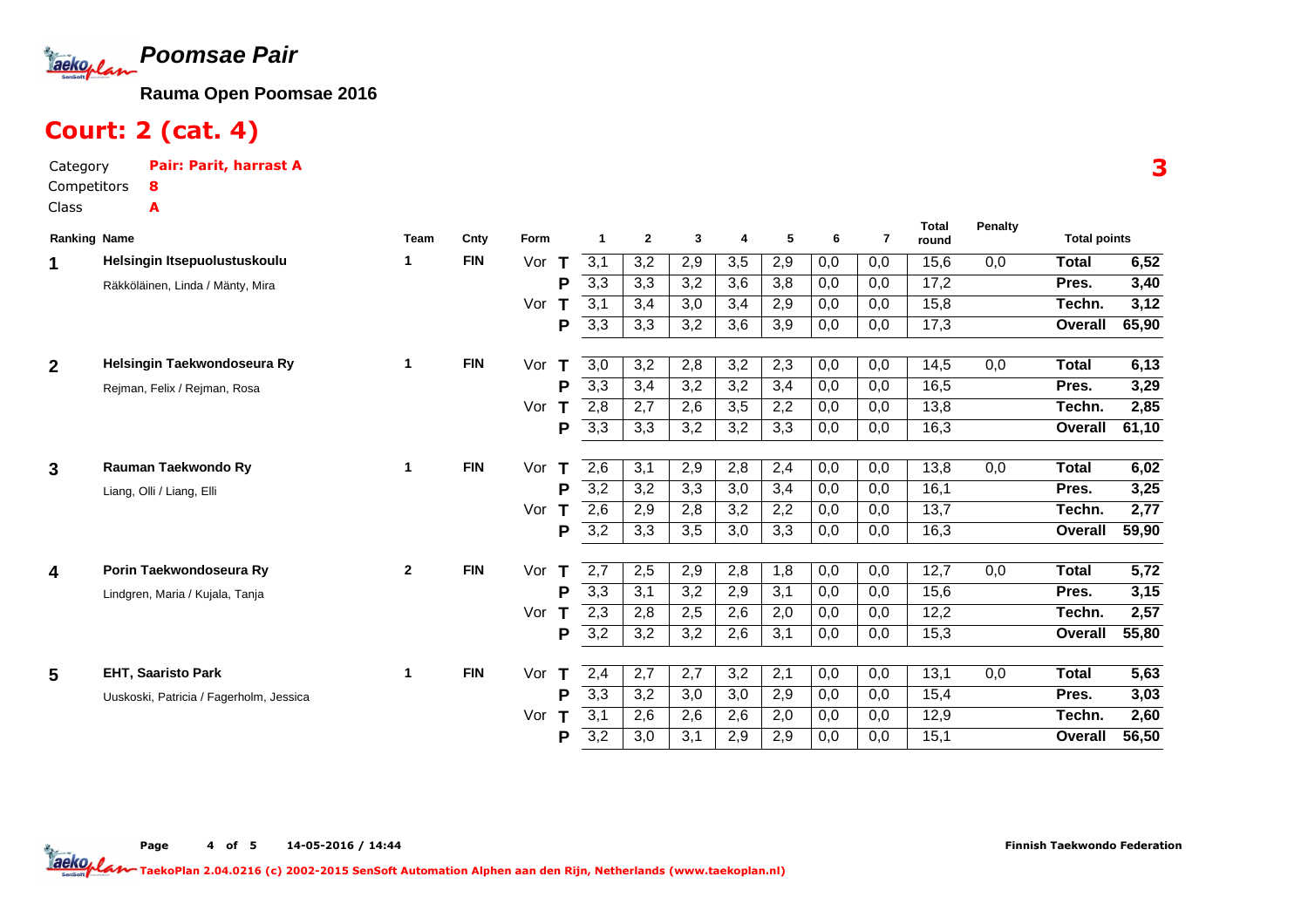

# Court: 2 (cat. 4)

| Category    | Pair: Parit, harrast A |
|-------------|------------------------|
| Competitors | 8                      |
| Class       | Δ                      |

| <b>Ranking Name</b> |                                      | Team | Cnty       | Form |     | $\mathbf{2}$ | 3   | 4   | 5   | 6   |     | Total<br>round | Penalty | <b>Total points</b> |       |
|---------------------|--------------------------------------|------|------------|------|-----|--------------|-----|-----|-----|-----|-----|----------------|---------|---------------------|-------|
| 6                   | Mudo Ry                              |      | <b>FIN</b> | Vor  | 2.5 | 2,7          | 2.7 | 2,3 | 2,0 | 0,0 | 0,0 | 12,2           | 0,0     | Total               | 5,59  |
|                     | Jansson, Kirsi / Jansson, Timo       |      |            | P    | 3,1 | 3,1          | 3,1 | 2,5 | 3,0 | 0,0 | 0,0 | 14,8           |         | Pres.               | 3,09  |
|                     |                                      |      |            | Vor  | 2,3 | 2,8          | 2,4 | 2,8 | 2,0 | 0,0 | 0,0 | 12,3           |         | Techn.              | 2,50  |
|                     |                                      |      |            | P    | 3,2 | 3,1          | 3,0 | 2,7 | 3,2 | 0,0 | 0,0 | 15,2           |         | Overall             | 54,50 |
| $\overline{7}$      | Soukan Taekwondo Klubi               |      | <b>FIN</b> | Vor  | 2,0 | 2,2          | 2,6 | 2,8 | 2,2 | 0,0 | 0,0 | 11,8           | 0,0     | Total               | 5,40  |
|                     | Anttila, Veeti / Pavlikov, Khelsey   |      |            | P    | 3,1 | 2,9          | 3,1 | 2,9 | 2,9 | 0,0 | 0,0 | 14,9           |         | Pres.               | 3,00  |
|                     |                                      |      |            | Vor  | 2,3 | 2,5          | 2,6 | 2,6 | 1,9 | 0,0 | 0,0 | 11,9           |         | Techn.              | 2,40  |
|                     |                                      |      |            | P    | 3,2 | 3,1          | 3,0 | 2,8 | 3,0 | 0,0 | 0,0 | 15,1           |         | Overall             | 53,70 |
|                     |                                      |      |            |      |     |              |     |     |     |     |     |                |         |                     |       |
| 8                   | Kuopion Taekwondo Ry                 |      | <b>FIN</b> | Vor  | 1,9 | 2,8          | 2,7 | 2,6 | 2,1 | 0,0 | 0,0 | 12,1           | 0,0     | Total               | 5,38  |
|                     | Kokkarinen, Sini / Nousiainen, Lauri |      |            | P    | 3,2 | 3,0          | 2,9 | 2,5 | 3,1 | 0,0 | 0,0 | 14,7           |         | Pres.               | 2,96  |
|                     |                                      |      |            | Vor  | 1.7 | 2,5          | 2,6 | 2,7 | 2,0 | 0,0 | 0,0 | 11,5           |         | Techn.              | 2,42  |
|                     |                                      |      |            | P    | 3,2 | 3,0          | 2,8 | 2,5 | 3,0 | 0,0 | 0,0 | 14,5           |         | Overall             | 52,80 |

3

**Total**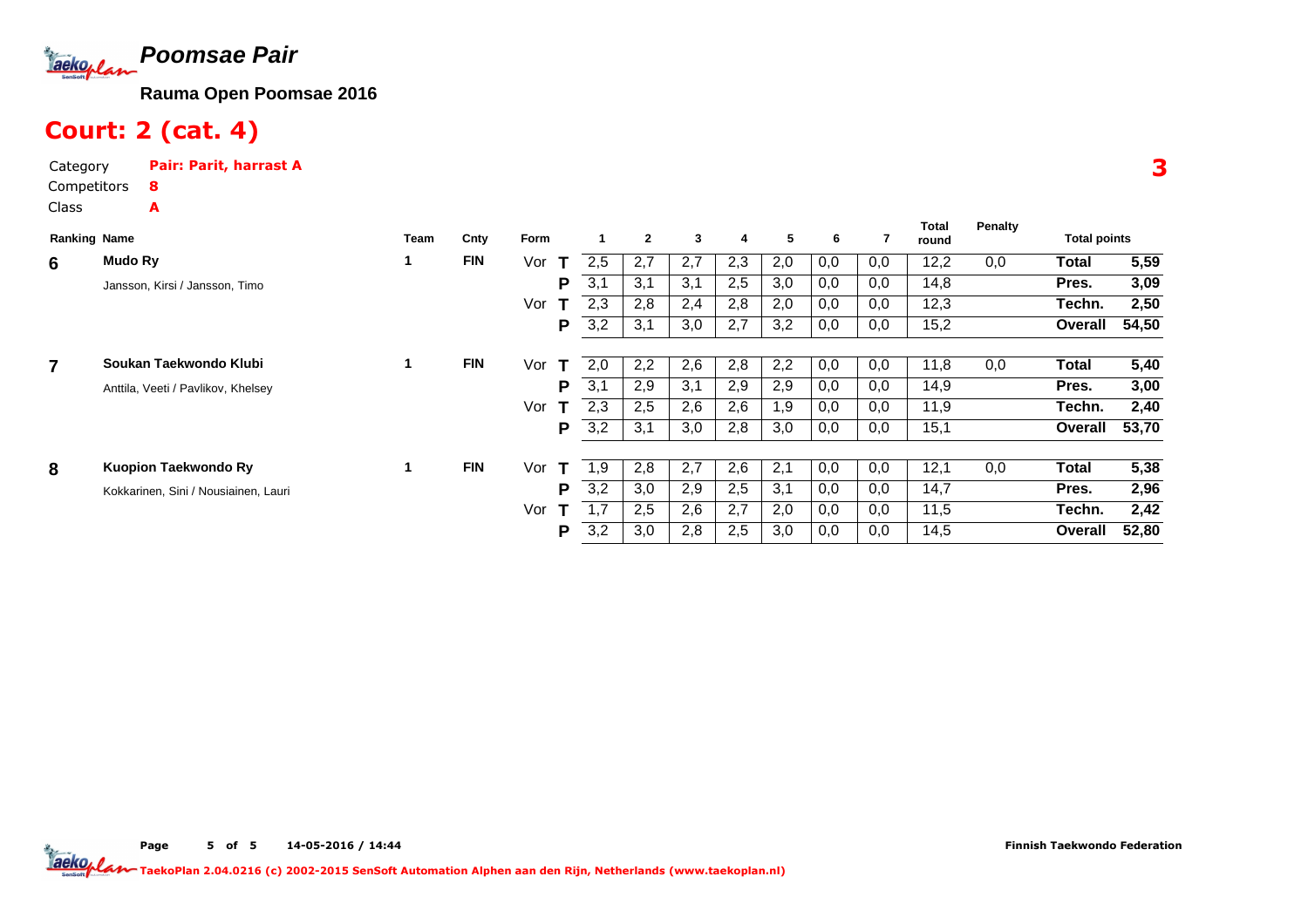

## Court: 1 (cat. 4)

A

Category Team: Ryhmät, yli 30 A1

Competitors

Class

| <b>Ranking Name</b> |                                                  | Team | Cnty       | <b>Form</b> |     |     |         |     |     |     |     | Total<br>round | <b>Penalty</b> | <b>Total points</b> |       |
|---------------------|--------------------------------------------------|------|------------|-------------|-----|-----|---------|-----|-----|-----|-----|----------------|----------------|---------------------|-------|
|                     | HTKD, Rauma, Vihti                               |      | <b>FIN</b> | Vor         |     | 2.9 | 2.2     | 0,0 | 0,0 | 0,0 | 0,0 | 07.5           | 0,0            | Total               | 6,25  |
|                     | Aalto-Setälä, Sauli / Aukio, Jeppe / Rejman, Kim |      |            | D           | 3,7 | 3,3 | 3,6     | 0,0 | 0,0 | 0,0 | 0,0 | 10,6           |                | Pres.               | 3,63  |
|                     |                                                  |      |            | Vor         | 2.6 | 2.9 | <u></u> | 0,0 | 0.0 | 0,0 | 0,0 | 08,2           |                | Techn.              | 2.61  |
|                     |                                                  |      |            | D           | 3,8 | 3,7 | ັ.      | 0,0 | 0,0 | 0,0 | 0,0 | 11,2           |                | Overall             | 37,50 |

**Total**